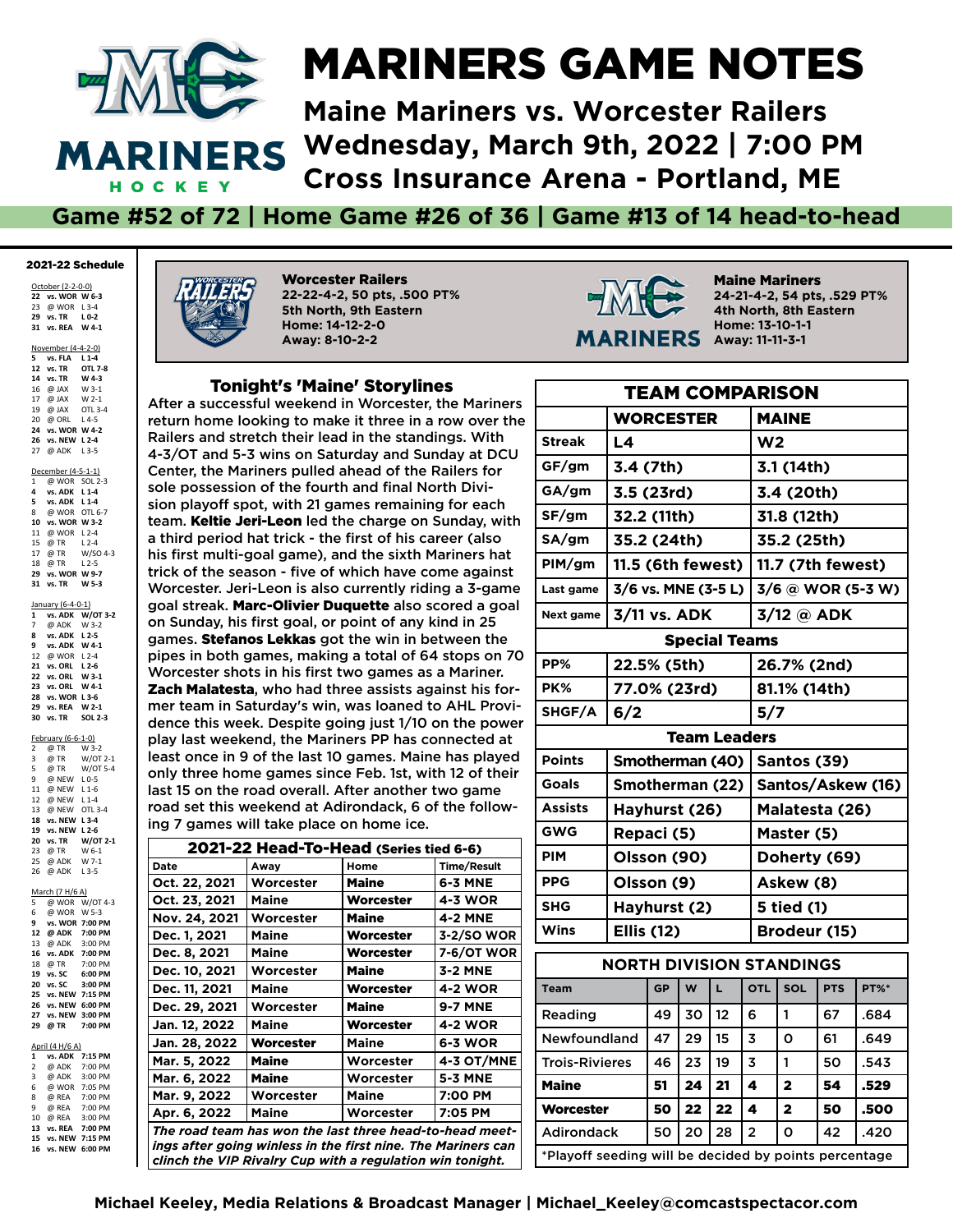

| <b>Totals &amp; Averages</b> |              |            |                       |  |  |  |  |  |  |  |
|------------------------------|--------------|------------|-----------------------|--|--|--|--|--|--|--|
|                              | Overall (51) | Home (25)  | Away (26)             |  |  |  |  |  |  |  |
| <b>Goals For</b>             | 160 (3.1)    | 79 (3.2)   | 81(3.1)               |  |  |  |  |  |  |  |
| <b>Goals Against</b>         | 175 (3.4)    | 84 (3.4)   | 91(3.5)               |  |  |  |  |  |  |  |
| <b>Shots For</b>             | 1624 (31.8)  | 851 (34.0) | 773 (29.7)            |  |  |  |  |  |  |  |
| <b>Shots Against</b>         | 1796 (35.2)  |            | 863 (34.5) 933 (35.9) |  |  |  |  |  |  |  |
| <b>Penalty Mins</b>          | 598 (11.7)   | 322 (12.9) | 276 (10.6)            |  |  |  |  |  |  |  |
| <b>PP Goals</b>              | 44 (0.9)     | 24 (1.0)   | 20 (0.8)              |  |  |  |  |  |  |  |
| <b>PP Attempts</b>           | 164 (3.2)    | 85 (3.4)   | 79 (3.0)              |  |  |  |  |  |  |  |

| <b>Longest Streaks</b><br>(current streak in <i>italics</i> , *indicates multiple instances) |                         |                 |                 |  |  |  |  |  |  |
|----------------------------------------------------------------------------------------------|-------------------------|-----------------|-----------------|--|--|--|--|--|--|
|                                                                                              | Overall<br>Home<br>Away |                 |                 |  |  |  |  |  |  |
| l Win                                                                                        | 4 (12/29-1/7)           | 4 (12/10-1/1)   | $3(2/2-2/5)$    |  |  |  |  |  |  |
| Point                                                                                        | $5*(1/29-2/5)$          | 4 (12/10-1/1)   | $3*(2/13-2/25)$ |  |  |  |  |  |  |
| Lose                                                                                         | $6*(2/9-2/19)$          | $3*(1/30-2/19)$ | 7 (11/19-12/15) |  |  |  |  |  |  |

| <b>Highs &amp; Lows - Team</b><br>(*indicates multiple instances - most recent listed) |                             |                                    |                                                               |                               |  |  |  |  |  |  |
|----------------------------------------------------------------------------------------|-----------------------------|------------------------------------|---------------------------------------------------------------|-------------------------------|--|--|--|--|--|--|
|                                                                                        | Season High                 | <b>Season Low</b>                  | <b>Period High</b>                                            | Period Low (not inc. OT)      |  |  |  |  |  |  |
| <b>Goals For</b>                                                                       | $9(12/29 \text{ vs. } WOR)$ | $Q(10/29 \text{ vs. TR})$          | 4 (12/29 vs. WOR -<br>2nd/3rd                                 | O                             |  |  |  |  |  |  |
| <b>Goals Against</b>                                                                   | $8(11/12 \text{ vs. TR})$   | <b>1</b> $(1/22 \text{ vs. } ORL)$ | $5(11/12 \text{ vs. TR } -1st)$                               | O                             |  |  |  |  |  |  |
| <b>Shots For</b>                                                                       | 45 (10/23 @ WOR)            | $20(11/17)$ @ JAX)                 | <b>22</b> (12/1 $\omega$ WOR - 3rd)                           | <b>1*</b> (12/11 @ WOR - 3rd) |  |  |  |  |  |  |
| <b>Shots Against</b>                                                                   | <b>54</b> (10/22 vs. WOR)   | 25 (10/29 vs. TR)                  | <b>26</b> (10/22 vs. WOR - 1st) $\vert$ 4 (11/16 @ JAX - 3rd) |                               |  |  |  |  |  |  |
| <b>Penalty Mins</b>                                                                    | 50 (1/9 vs. ADK)            | $0^*$ (1/22 vs. ORL)               |                                                               |                               |  |  |  |  |  |  |
| <b>PP Goals</b>                                                                        | 4 $(11/12 \text{ vs. TR})$  | $\mathbf o$                        | $2^*$ (11/12 vs. TR - 2nd)                                    | O                             |  |  |  |  |  |  |
| <b>PP Attempts</b>                                                                     | $6*$ (12/31 vs. TR)         | 1 (11/16 $\circledcirc$ JAX)       | $5(12/31 \text{ vs. TR} - 2nd)$                               | O                             |  |  |  |  |  |  |

|                | <b>Individual Highs</b>          |               |                    |                     |  |  |  |  |  |  |
|----------------|----------------------------------|---------------|--------------------|---------------------|--|--|--|--|--|--|
|                | In a Game                        | When          | In a Period        | When                |  |  |  |  |  |  |
| <b>Points</b>  | 6 (Zerter-Gossage)               | 11/12 vs. TR  |                    |                     |  |  |  |  |  |  |
| <b>Goals</b>   | 5 (Zerter-Gossage)               | 11/12 vs. TR  | 3 (Zerter-Gossage) | 11/12 vs. TR - 2nd  |  |  |  |  |  |  |
| <b>Assists</b> | 4 (Brazeau)                      | 11/12 vs. TR  |                    |                     |  |  |  |  |  |  |
| +/-            | +5 (Greenway/<br>Santos/Laberge) | 12/29 vs. WOR |                    |                     |  |  |  |  |  |  |
| <b>PIM</b>     | 26 (Clarke)                      | 12/18 @ TR    |                    |                     |  |  |  |  |  |  |
| <b>PPG</b>     | 3 (Zerter-Gossage)               | 11/12 vs. TR  |                    |                     |  |  |  |  |  |  |
| <b>SHG</b>     | $1*$                             |               | $1*$               |                     |  |  |  |  |  |  |
| <b>Saves</b>   | 51 (Brodeur)                     | 10/22 vs. WOR | 25 (Brodeur)       | 10/22 vs. WOR - 1st |  |  |  |  |  |  |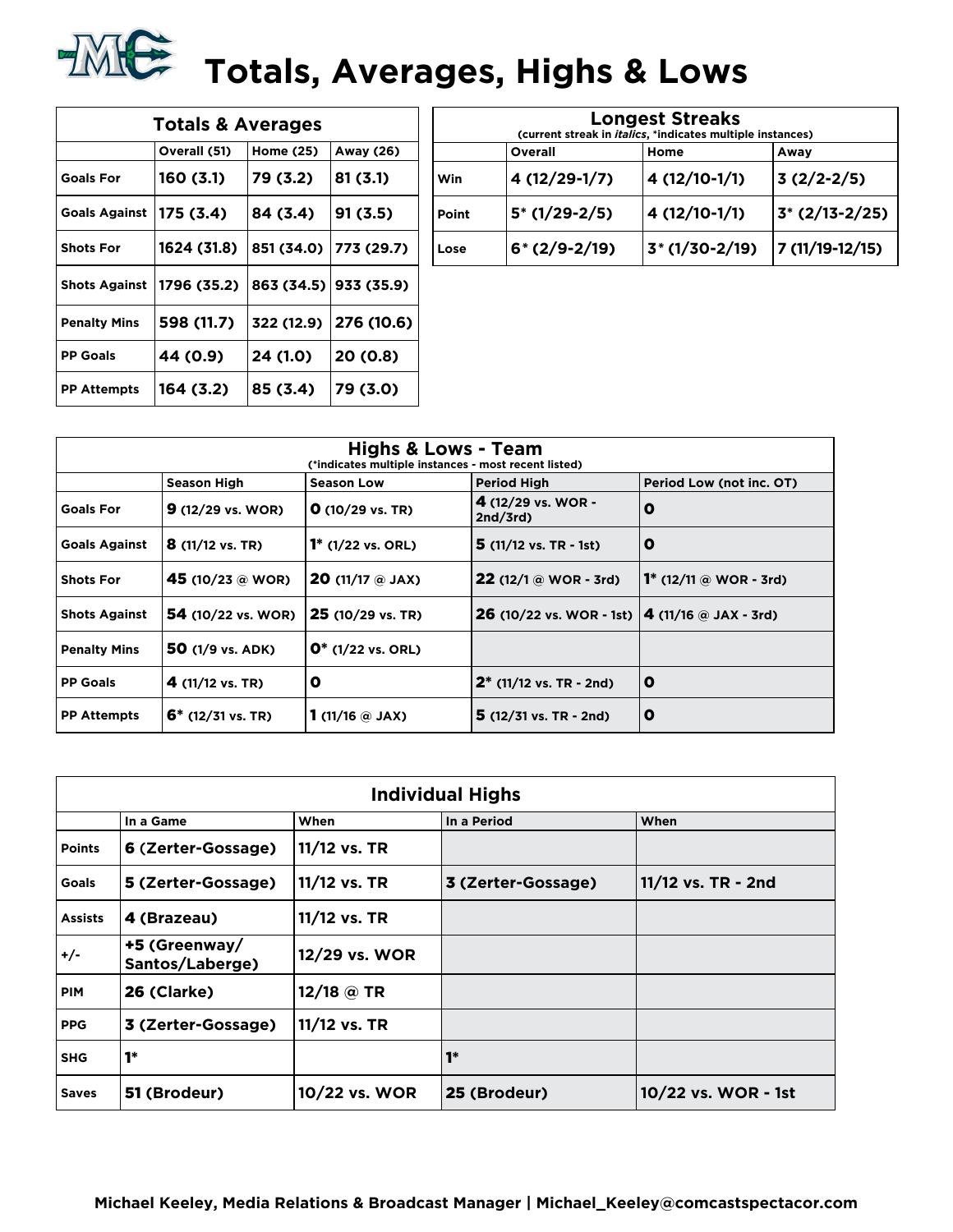

#### **Situational Records**

| <b>Situation</b>               | <b>Overall</b>    | Home              | Away              | <b>Last Time</b>          |
|--------------------------------|-------------------|-------------------|-------------------|---------------------------|
| <b>Extra Time</b>              | $6 - 4 - 2$       | $2 - 1 - 1$       | $4 - 3 - 1$       | 3/5/22 @ WOR (4-3 W/OT)   |
| Overtime (3 on 3)              | $5 - 4$           | $2 - 1$           | $3 - 3$           | 3/5/22 @ WOR (4-3 W/OT)   |
| <b>Shootout</b>                | $1 - 2$           | $O-1$             | $1 - 1$           | 1/30/22 vs. TR (2-3 SOL)  |
|                                |                   |                   |                   |                           |
| <b>Scoring First</b>           | $15 - 5 - 1 - 1$  | $9 - 3 - 0 - 0$   | $6 - 2 - 1 - 1$   | $3/6/22$ @ WOR (5-3 W)    |
| <b>Opponent Scores First</b>   | $9 - 16 - 3 - 1$  | $4 - 7 - 1 - 1$   | $5 - 9 - 2 - 0$   | 3/5/22 @ WOR (4-3 W/OT)   |
|                                |                   |                   |                   |                           |
| <b>Outshooting opponent</b>    | $9 - 9 - 0 - 2$   | $7 - 6 - 0 - 1$   | $2 - 3 - 0 - 1$   | 3/5/22 @ WOR (4-3 W/OT)   |
| <b>Outshot by opponent</b>     | $14 - 12 - 4 - 0$ | $5 - 4 - 1 - 0$   | $9 - 8 - 3 - 0$   | 3/6/22 @ WOR (5-3 W)      |
| Equal # of shots               | $1 - 0 - 0 - 0$   |                   | $1 - 0 - 0 - 0$   | 12/17/21 @ TR (4-3 W/SO)  |
|                                |                   |                   |                   |                           |
| <b>Scoring at least 1 PPG</b>  | 17-10-4-0         | $10 - 5 - 1 - 0$  | $7 - 5 - 3 - 0$   | 3/6/22 @ WOR (5-3 W)      |
| <b>Score 1 PPG</b>             | $11 - 6 - 3 - 0$  | $6 - 4 - 0 - 0$   | $5 - 2 - 3 - 0$   | 3/6/22 @ WOR (5-3 W)      |
| <b>Score 2 PPG</b>             | $6 - 4 - 0 - 0$   | $4 - 1 - 0 - 0$   | $2 - 3 - 0 - 0$   | $2/26/22$ @ ADK (3-5 L)   |
| <b>Score 3 PPG</b>             |                   |                   |                   | 1/14/20 vs. WOR           |
| <b>Score 4 PPG</b>             | $0 - 0 - 1 - 0$   | $0 - 0 - 1 - 0$   |                   | 11/12/21 vs. TR           |
| <b>No PPG</b>                  | $7 - 11 - 0 - 2$  | $3 - 5 - 0 - 1$   | $4 - 6 - 0 - 1$   | 3/5/22 @ WOR (4-3 W/OT)   |
| <b>Allowing at least 1 PPG</b> | $6 - 12 - 2 - 1$  | $4 - 6 - 1 - 1$   | $2 - 6 - 1 - 0$   | 3/5/22 @ WOR (4-3 W/OT)   |
| <b>Allow 1 PPG</b>             | $4 - 7 - 0 - 1$   | $3 - 4 - 0 - 1$   | $1 - 3 - 0 - 0$   | 2/18/22 vs. NFD (3-4 L)   |
| <b>Allow 2 PPG</b>             | $2 - 5 - 1 - 0$   | $1 - 2 - 0 - 0$   | $1 - 3 - 1 - 0$   | 3/5/22 @ WOR (4-3 W/OT)   |
| <b>Allow 3 PPG</b>             | $0 - 0 - 1 - 0$   | $0 - 0 - 1 - 0$   |                   | 11/12/21 vs. TR           |
| <b>No PPG allowed</b>          | $18 - 9 - 2 - 1$  | $9 - 4 - 0 - 0$   | $9 - 5 - 2 - 1$   | 3/6/22 @ WOR (5-3 W)      |
| More PP than opponent          | $13 - 8 - 1 - 1$  | $7 - 4 - 0 - 1$   | $6 - 4 - 1 - 0$   | 3/6/22 @ WOR (5-3 W)      |
| Fewer PP than opponent         | $10 - 8 - 2 - 1$  | $5 - 3 - 1 - 0$   | $5 - 5 - 1 - 1$   | $2/26/22$ @ ADK (3-5 L)   |
| <b>Equal PP as opponent</b>    | $1 - 5 - 1 - 0$   | $1 - 3 - 0 - 0$   | $0 - 2 - 1 - 0$   | 2/20/22 vs. TR (2-1 W/OT) |
|                                |                   |                   |                   |                           |
| vs. Eastern Conf               | $24 - 21 - 4 - 2$ | $13 - 10 - 1 - 1$ | $11 - 11 - 3 - 1$ | 3/6/22 @ WOR (5-3 W)      |
| vs. Western Conf               |                   |                   |                   | 2/28/20 @ WHE             |
| vs. North Div                  | $20 - 18 - 3 - 2$ | $11 - 8 - 1 - 1$  | $9-10-2-1$        | 3/6/22 @ WOR (5-3 W)      |
| vs. South Div                  | $4 - 3 - 1 - 0$   | $2 - 2 - 0 - 0$   | $2 - 1 - 1 - 0$   | 1/23/22 vs. ORL (4-1 W)   |
| vs. Central Div                |                   |                   |                   | 2/28/20 @ WHE             |
| vs. Mountain Div               |                   |                   |                   | $3/2/19$ @ UTA            |
| vs. TR (16 gm)                 | $8 - 4 - 1 - 1$   | $3 - 2 - 1 - 1$   | $5 - 2 - 0 - 0$   | $2/23/22$ (A) 6-1 W       |
| vs. WOR (14 gm)                | $6 - 4 - 1 - 1$   | $4 - 1 - 0 - 0$   | $2 - 3 - 1 - 1$   | $3/6/22$ (A) 5-3 W        |
| vs. ADK (15 gm)                | $4 - 5 - 0 - 0$   | $2 - 3 - 0 - 0$   | $2 - 2 - 0 - 0$   | 2/26/22 (A) 3-5 L         |
| vs. NFL (13 gm)                | $0 - 5 - 1 - 0$   | $0 - 2 - 0 - 0$   | $0 - 3 - 1 - 0$   | 2/18/22 (H) 3-4 L         |
| vs. REA (6 gm)                 | $2 - 0 - 0 - 0$   | $2 - 0 - 0 - 0$   |                   | $1/29/22$ (H) 2-1 W       |
|                                |                   |                   |                   |                           |
| One goal games                 | $11 - 3 - 4 - 2$  | $5 - 1 - 1 - 1$   | $6 - 2 - 3 - 1$   | 3/5/22 @ WOR (4-3 W/OT)   |
| Two goal games                 | $6 - 7 - 0 - 0$   | $4 - 2 - 0 - 0$   | $2 - 5 - 0 - 0$   | $3/6/22$ @ WOR (5-3 W)    |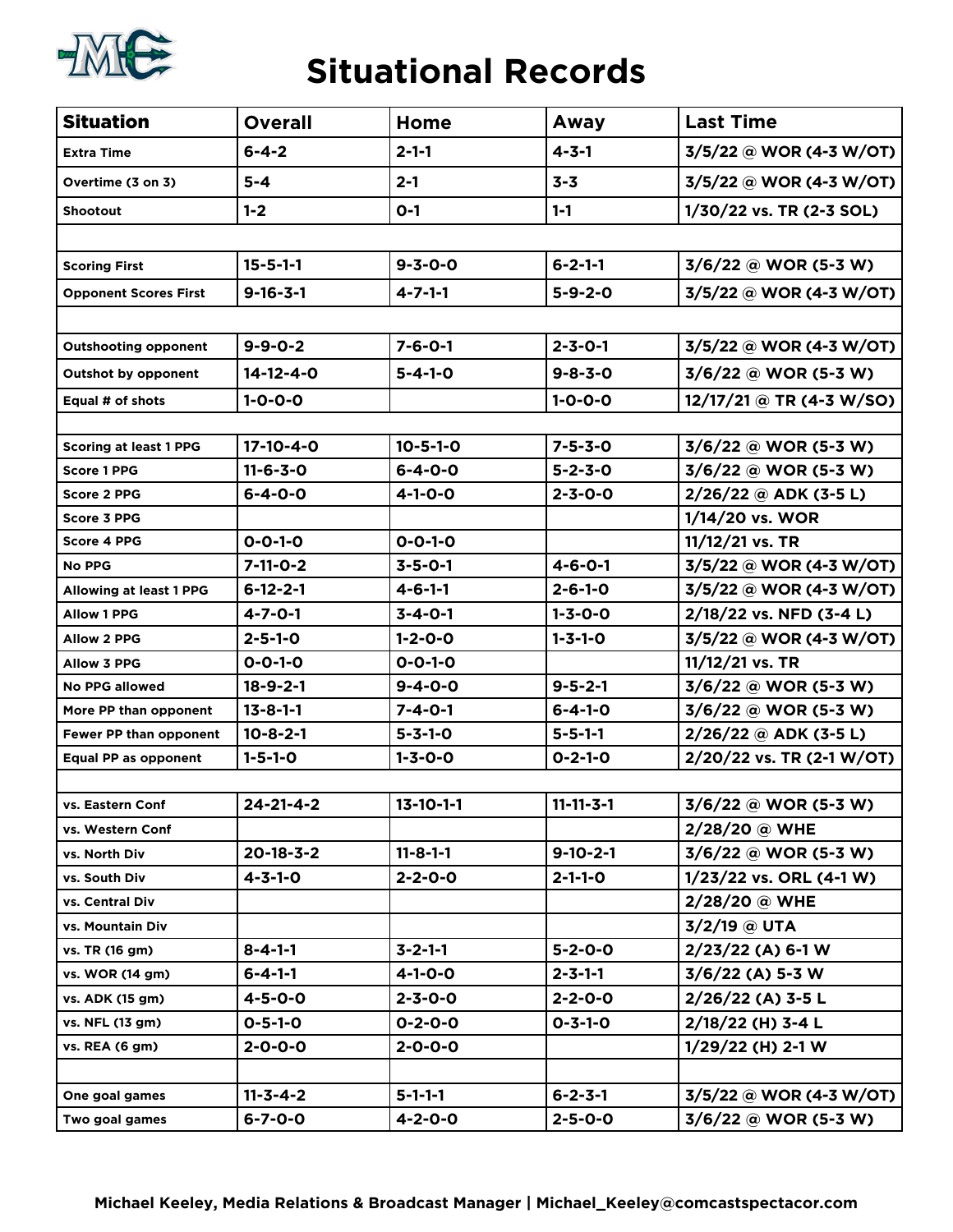

# **Situational Records (cont'd)**

| <b>Situation</b>                  | <b>Overall</b>    | Home            | Away            | <b>Last time</b>          |
|-----------------------------------|-------------------|-----------------|-----------------|---------------------------|
| <b>Sunday</b>                     | $6 - 1 - 1 - 1$   | $5 - 1 - 0 - 1$ | $1 - 0 - 1 - 0$ |                           |
| Monday                            |                   |                 |                 |                           |
| $1 - 0 - 0 - 0$<br><b>Tuesday</b> |                   |                 | $1 - 0 - 0 - 0$ |                           |
| Wednesday                         | $5 - 3 - 1 - 1$   | $2 - 0 - 0 - 0$ | $3 - 3 - 1 - 1$ |                           |
| Thursday                          | $1 - 0 - 0 - 0$   |                 | $1 - 0 - 0 - 0$ |                           |
| <b>Friday</b>                     | $6 - 7 - 2 - 0$   | $3 - 6 - 1 - 0$ | $3 - 1 - 1 - 0$ |                           |
| <b>Saturday</b>                   | $5-10-0-0$        | $3 - 3 - 0 - 0$ | $2 - 7 - 0 - 0$ |                           |
|                                   |                   |                 |                 |                           |
| Following a win                   | $11 - 10 - 1 - 1$ | $3 - 4 - 0 - 1$ | $8 - 6 - 1 - 0$ |                           |
| <b>Following a loss</b>           | $12 - 11 - 3 - 1$ | $9 - 6 - 1 - 0$ | $3 - 5 - 2 - 1$ |                           |
|                                   |                   |                 |                 |                           |
| 1st game of consec.               | $9 - 6 - 1 - 0$   | $3 - 5 - 0 - 0$ | $6 - 1 - 1 - 0$ |                           |
| Played previous day               | $8 - 10 - 1 - 1$  | $5 - 3 - 0 - 1$ | $3 - 7 - 1 - 0$ |                           |
| 3rd game in a row                 | $3 - 0 - 0 - 1$   | $3 - 0 - 0 - 1$ | $0 - 0 - 1 - 0$ |                           |
| <b>Stand-alone game</b>           | $6 - 5 - 2 - 1$   | $4 - 2 - 1 - 0$ | $2 - 3 - 1 - 1$ |                           |
|                                   |                   |                 |                 |                           |
| Scoring 0 goals                   | $0 - 2 - 0 - 0$   | $0 - 1 - 0 - 0$ | $0 - 1 - 0 - 0$ | $2/9/22$ @ NFD (0-5 L)    |
| <b>Scoring 1</b>                  | $0 - 5 - 0 - 0$   | $0 - 2 - 0 - 0$ | $0 - 2 - 0 - 0$ | 2/12/22 @ NFD (1-4 L)     |
| <b>Scoring 2</b>                  | $4 - 8 - 0 - 2$   | $2 - 4 - 0 - 1$ | $2 - 4 - 0 - 1$ | 2/20/22 vs. TR (2-1 W/OT) |
| <b>Scoring 3</b>                  | $6 - 5 - 2 - 0$   | $3 - 2 - 0 - 0$ | $3 - 3 - 2 - 0$ | $2/26/22$ @ ADK (3-5 L)   |
| <b>Scoring 4</b>                  | $7 - 1 - 0 - 0$   | $5 - 0 - 0 - 0$ | $2 - 1 - 0 - 0$ | 3/5/22 @ WOR (4-3 W/OT)   |
| <b>Scoring 5</b>                  | $3 - 0 - 0 - 0$   | $1 - 0 - 0 - 0$ | $2 - 0 - 0 - 0$ | $3/6/22$ @ WOR (5-3 W)    |
| <b>Scoring 6</b>                  | $2 - 0 - 1 - 0$   | $1 - 0 - 0 - 0$ | $1 - 0 - 1 - 0$ | $2/23/22$ @ TR (6-1 W)    |
| <b>Scoring 7</b>                  | $1 - 0 - 1 - 0$   | $0 - 0 - 1 - 0$ | $1 - 0 - 0 - 0$ | $2/25/22$ @ ADK (7-1 W)   |
| <b>Scoring 8</b>                  |                   |                 |                 | 1/24/20 vs. WOR (8-1 W)   |
| <b>Scoring 9</b>                  | $1 - 0 - 0 - 0$   | $1 - 0 - 0 - 0$ |                 | 12/29/21 vs. WOR (9-7 W)  |
| Scored 10+                        |                   |                 |                 |                           |
|                                   |                   |                 |                 |                           |
| Allowing 0 goals                  |                   |                 |                 | $1/25/20$ @ ADK (3-0 W)   |
| <b>Allowing 1</b>                 | $11 - 0 - 0 - 0$  | $6 - 0 - 0 - 0$ | $5 - 0 - 0 - 0$ | $2/25/22$ @ ADK (7-1 W)   |
| <b>Allowing 2</b>                 | $5 - 1 - 0 - 0$   | $3-1-0-0$       | $2 - 0 - 0 - 0$ | $2/2/22$ @ TR (3-2 W)     |
| <b>Allowing 3</b>                 | $6 - 0 - 0 - 2$   | $3 - 0 - 0 - 1$ | $3 - 0 - 0 - 1$ | 3/6/22 @ WOR (5-3 W)      |
| <b>Allowing 4</b>                 | $1-10-2-0$        | $0 - 5 - 0 - 0$ | $1 - 5 - 2 - 0$ | 2/18/22 vs. NFD (3-4 L)   |
| <b>Allowing 5</b>                 | $0 - 7 - 0 - 0$   | $0 - 2 - 0 - 0$ | $0 - 5 - 0 - 0$ | $2/26/22$ @ ADK (3-5 L)   |
| <b>Allowing 6</b>                 | $0 - 3 - 0 - 0$   | $0 - 2 - 0 - 0$ | $0 - 1 - 0 - 0$ | 2/19/22 vs. TR (2-6 L)    |
| <b>Allowing 7</b>                 | $1 - 0 - 1 - 0$   | $1 - 0 - 0 - 0$ | $0 - 0 - 1 - 0$ | 12/29/21 vs. WOR (9-7 W)  |
| <b>Allowing 8</b>                 | $0 - 0 - 1 - 0$   | $0 - 0 - 1 - 0$ |                 | 11/12/21 vs. TR (7-8 OTL) |
| <b>Allowing 9</b>                 |                   |                 |                 |                           |
| Allowing 10+                      |                   |                 |                 |                           |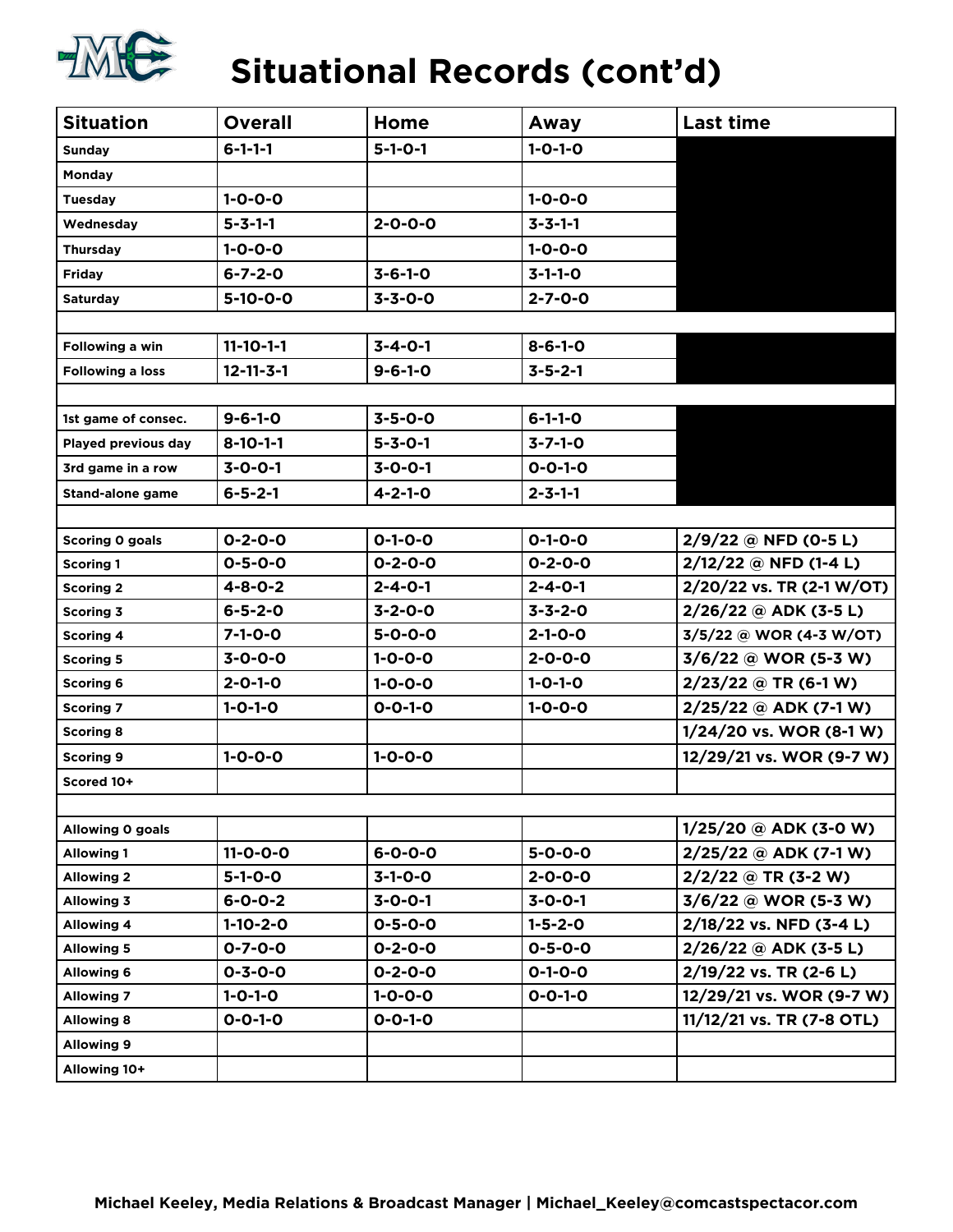

### **Last Time (Individual)**

| <b>Situation</b>             | Home                                                                   | Away                              |  |  |
|------------------------------|------------------------------------------------------------------------|-----------------------------------|--|--|
|                              | A Mariners player                                                      |                                   |  |  |
| Scored two goals in a game   | P. Shea (1/23/22 vs. ORL)                                              | K. Jeri-Leon (3/6/22 @ WOR)       |  |  |
| <b>Scored a hat trick</b>    | A. Kile (12/29/21 vs. WOR)                                             | K. Jeri-Leon (3/6/22 @ WOR)       |  |  |
| Scored four goals in a game  | A. Kile (12/29/21 vs. WOR)                                             |                                   |  |  |
| Had three points in a game   | A. Kile (1/1/22 vs. ADK)                                               | K. Jeri-Leon (3/6/22 @ WOR)       |  |  |
| Had four points in a game    | A. Kile (12/29/21 vs. WOR)                                             | D. Fox/R. Culkin (11/22/19 @ NOR) |  |  |
| Had five points in a game    | L. Zerter-Gossage/J. Brazeau<br>$(11/12/21 \text{ vs. TR})$            |                                   |  |  |
| Had six points in a game     | L. Zerter-Gossage (11/12/21 vs. TR)                                    |                                   |  |  |
| Had three assists in a game  | A. Kile (1/1/22 vs. ADK)                                               | Z. Malatesta (3/5/22 @ WOR)       |  |  |
| Had four assists in a game   | J. Brazeau (11/12/21 vs. TR)                                           |                                   |  |  |
| <b>Shutout</b>               | <b>B. Halverson (1/18/19 vs. MAN)</b>                                  | C. LaCouvee (1/29/20 @ ADK)       |  |  |
|                              |                                                                        |                                   |  |  |
| Received a fighting major    | M. Santos (1/28/22 vs. WOR)                                            | C. Askew (2/23/22 @ TR)           |  |  |
| <b>Received a misconduct</b> | B. St-Louis/C. Askew/C. Doherty/I.<br><b>McKinnon (1/9/22 vs. ADK)</b> | G. Clarke (12/18/21 @ TR)         |  |  |
| Was ejected from a game      | C. Bleackley (11/14/21 vs. TR)                                         | G. Clarke (12/18/21 @ TR)         |  |  |
|                              |                                                                        |                                   |  |  |
|                              |                                                                        |                                   |  |  |
|                              |                                                                        |                                   |  |  |
|                              |                                                                        |                                   |  |  |
|                              | <b>Game events (2021-22)</b>                                           |                                   |  |  |
| <b>Mariners penalty shot</b> | J. Brazeau (11/5/21 vs. FLA - miss)                                    |                                   |  |  |
| <b>Penalty shot against</b>  |                                                                        | M. St-Cyr (12/15/21 @ TR - miss)  |  |  |
|                              |                                                                        | A. Nellis (2/23/22 @ TR - miss)   |  |  |
| <b>Mariners hat tricks</b>   | E. Tralmaks (10/22/21 vs. WOR)                                         | K. Jeri-Leon (3/6/22 @ WOR)       |  |  |
|                              | L. Zerter-Gossage (11/12/21 vs. TR)                                    |                                   |  |  |
|                              | A. Voyer (11/24/21 vs. WOR)                                            |                                   |  |  |
|                              | N. Master (12/10/21 vs. WOR)                                           |                                   |  |  |
|                              | A. Kile (12/29/21 vs. WOR)                                             |                                   |  |  |
| OT winners                   | P. Laberge (1/1/22 vs. ADK)                                            | Z. Malatesta (2/3/22 @ TR)        |  |  |
|                              | C. Bleackley (2/20/22 vs. TR)                                          | Z. Malatesta (2/5/22 @ TR)        |  |  |
|                              |                                                                        | N. Master (3/5/22 @ WOR)          |  |  |
|                              |                                                                        |                                   |  |  |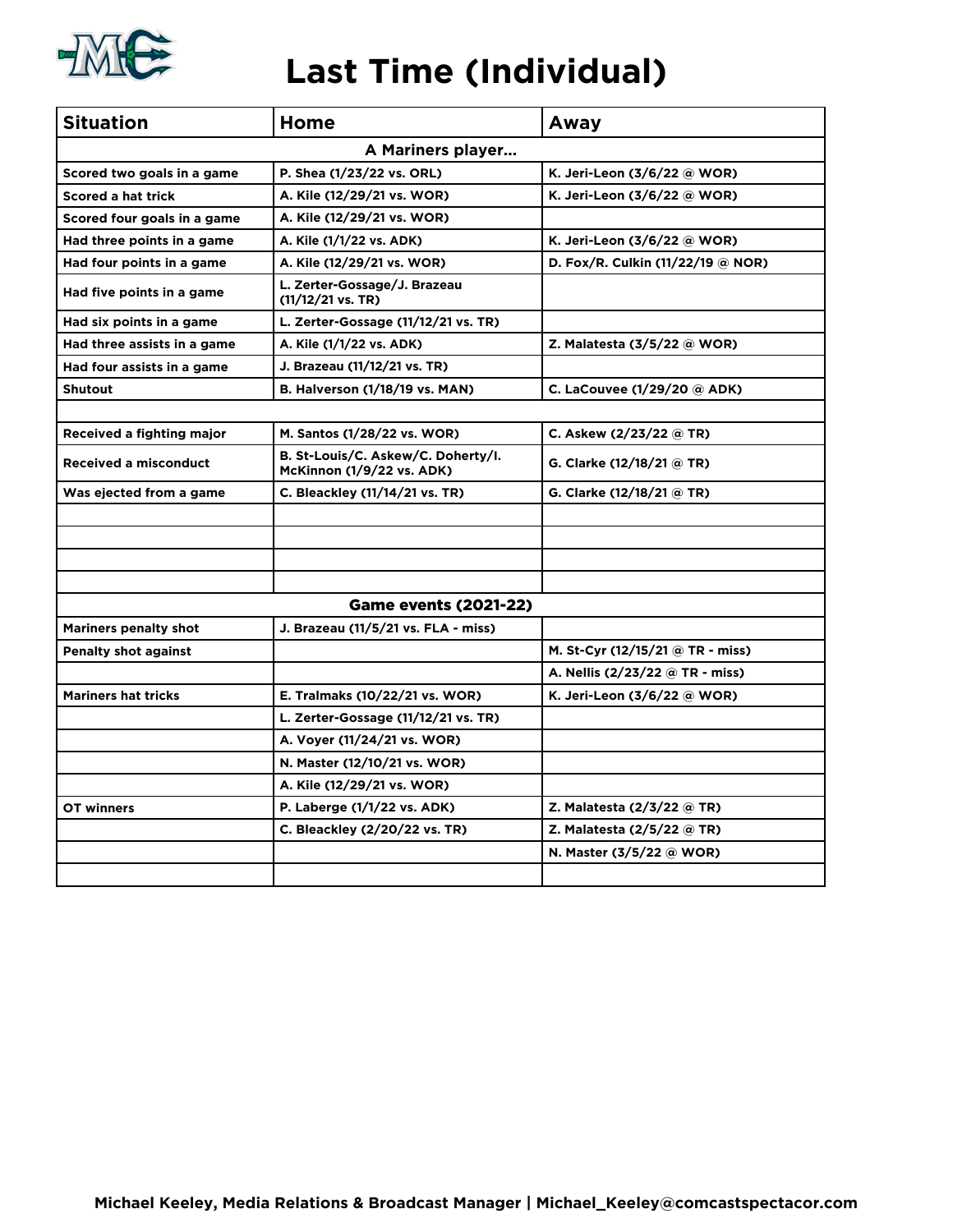

#### **2021-22 Game By Game Results** (\*indicates goalie DNP full game)

| Date            | Opp.       | Time/Res          | Record           | <b>Standing</b>                        | <b>GWG</b>                           | PP  | OPP SF      |    | SΑ    | PIM            | <b>OPM</b>     | <b>MNE Goalie</b>    | <b>Opp Goalie</b>       | Length | Att   |
|-----------------|------------|-------------------|------------------|----------------------------------------|--------------------------------------|-----|-------------|----|-------|----------------|----------------|----------------------|-------------------------|--------|-------|
| Oct. 22nd WOR   |            | W 6-3             | $1 - 0 - 0 - 0$  | 2nd, North                             | E. Tralmaks                          | 2/3 | 1/6         | 34 | 54    | 12             | 16             | Brodeur (51/54)      | Kapelmaster (28/34)     | 2:34   | 4541  |
| Oct. 23rd @WOR  |            | $L$ 3-4           | $1 - 1 - 0 - 0$  | 3rd, North                             | N. Pierog                            | 0/4 | 0/2         | 45 | 30    | 8              | 12             | Bouthillier (26/30)  | Ellis (42/45)           | 2:39   | 10508 |
| Oct. 29th TR    |            | $L0-2$            | $1 - 2 - 0 - 0$  | 4th, North                             | O. Archambault 0/2                   |     | 0/3         | 34 | 25    | 6              | 4              | Gillies (23/25)      | Desrosiers (34/34)      | 2:13   | 2303  |
| Oct. 31st REA   |            | W4-1              | $2 - 2 - 0 - 0$  | 3rd, North                             | N. Master                            | 2/3 | 0/1         | 39 | 30    | $\overline{7}$ | 11             | Brodeur (29/30)      | Nagle (35/39)           | 2:06   | 1624  |
| Nov. 5th        | <b>FLA</b> | $L1-4$            | $2 - 3 - 0 - 0$  | 4th, North                             |                                      | 0/3 | 0/3         | 25 | 33    | 13             | 13             |                      | Johnson (24/25)         | 2:22   | 2658  |
|                 |            |                   |                  |                                        | D. Vander Esch<br>P. Abbandonato 4/4 |     |             |    | 47    |                | 10             | Brodeur (29/32)      |                         |        |       |
| Nov. 12th TR    |            | <b>OTL 7-8</b>    | $2 - 3 - 1 - 0$  | 5th, North                             |                                      |     | 3/6         | 37 |       | 14             |                | Bouthillier (34/39)* | Desrosiers (30/37)      | 2:45   | 2997  |
| Nov. 14th TR    |            | W4-3              | $3 - 3 - 1 - 0$  | 4th, North                             | P. Laberge                           | 1/3 | 0/1         | 35 | 34    | 25             | 16             | Brodeur (31/34)      | Poulin (31/35)          | 2:20   | 2121  |
| Nov. 16th @JAX  |            | $W$ 3-1           | $4 - 3 - 1 - 0$  | 3rd, North                             | P. Laberge                           | 0/1 | 0/4         | 21 | 23    | 18             | 12             | Brodeur (22/23)      | Wall (18/20)            | 2:15   | 8845  |
| Nov. 17th @JAX  |            | W 2-1             | $5 - 3 - 1 - 0$  | 3rd, North                             | C. Askew                             | 1/2 | 0/5         | 20 | 38    | 10             | 4              | Bouthillier (37/38)  | Williams (18/20)        | 2:21   | 3246  |
| Nov. 19th @JAX  |            | OTL 3-4           | $5 - 3 - 2 - 0$  | 3rd, North                             | <b>B.</b> Hawerchuk                  | 1/4 | 2/3         | 26 | 37    | 8              | 10             | Brodeur (33/37)      | Wall (23/26)            | 2:36   | 6776  |
| Nov. 20th @ORL  |            | $L4-5$            | $5 - 4 - 2 - 0$  | 3rd, North                             | M. Brodzinski                        | 1/2 | 0/0         | 25 | 28    | 0              | 14             | Bouthillier (23/28)  | Emond (21/25)           | 2:28   | 6336  |
| Nov. 24th WOR   |            | W 4-2             | $6 - 4 - 2 - 0$  | 3rd, North                             | A. Voyer                             | 2/3 | 0/2         | 43 | 29    | $\overline{4}$ | 6              | Brodeur (27/29)      | Appelby (39/42)         | 2:15   | 2231  |
| Nov. 26th NEW   |            | $L2-4$            | $6 - 5 - 2 - 0$  | 3rd, North                             | T. Skirving                          | 0/3 | 1/4         | 27 | 36    | 10             | 8              | Brodeur (32/36)      | Cormier (25/27)         | 2:14   | 2697  |
| Nov. 27th @ADK  |            | $L$ 3-5           | $6 - 6 - 2 - 0$  | 3rd, North                             | I. Chukarov                          | 0/3 | 1/4         | 40 | 36    | 14             | 12             | Brodeur (15/16)*     | Mitens (37/40)          | 2:29   | 3484  |
| Dec. 1st        | @WOR       | SOL 2-3           | $6 - 6 - 2 - 1$  | 4th, North                             | L. Coughlin (SO) 0/2                 |     | 0/4         | 40 | 36    | 8              | 4              | Brodeur (34/36)      | Ellis (38/40)           | 2:34   | 2221  |
| Dec. 4th        | <b>ADK</b> | $L1-4$            | $6 - 7 - 2 - 1$  | 5th, North                             | S. Vidmar                            | 0/3 | 0/3         | 29 | 31    | 6              | 6              | Booth (27/30)        | Mitens (28/29)          | 2:25   | 3115  |
| Dec. 5th        | <b>ADK</b> | $L1-4$            | $6 - 8 - 2 - 1$  | 5th, North                             | S. Vidmar                            | 0/2 | 0/1         | 31 | 33    | 8              | 10             | Brodeur (29/32)      | Mitens (30/31)          | 2:15   | 2342  |
| Dec. 8th        | @WOR       | OTL 6-7           | $6 - 8 - 3 - 1$  | 5th, North                             | A. Repaci                            | 1/2 | 0/2         | 32 | 47    | 6              | 6              | Booth (16/17)*       | Ellis (26/32)           | 2:36   | 5422  |
| Dec. 10th WOR   |            | W 3-2             | $7 - 8 - 3 - 1$  | 5th, North   N. Master                 |                                      | 0/5 | 0/2         | 43 | 37    | 18             | 24             | Booth (35/37)        | Poreda (40/32)          | 2:33   | 3351  |
| Dec. 11th       | @WOR       | $L2-4$            | $7 - 9 - 3 - 1$  | 5th, North                             | J. Smotherman                        | 1/1 | 0/2         | 17 | 37    | 8              | 14             | Booth (20/23)*       | Poreda (15/17)          | 2:31   | 5060  |
| Dec. 15th @TR   |            | $L2-4$            | $7 - 10 - 3 - 1$ | 5th, North                             | C. Desruisseaux                      | 0/4 | 0/3         | 27 | 42    | 11             | 13             | Brodeur (38/42)      | Desrosiers (25/27)      | 2:33   | 3049  |
| Dec. 17th       | @TR        | W/SO 4-3          | $8 - 10 - 3 - 1$ | 5th, North                             | C. Askew (SO)                        | 2/4 | 1/5         | 40 | 40    | 22             | 24             | Booth (37/40)        | Poulin (36/40)          | 3:11   | 3340  |
| Dec. 18th @TR   |            | $L2-5$            | $8 - 11 - 3 - 1$ | 5th, North                             | A. D'Aoust                           | 2/6 | 1/6         | 39 | 35    | 48             | 18             | Brodeur (25/30)*     | Desrosiers (33/35)      | 2:44   | 3002  |
| Dec. 29th WOR   |            | W 9-7             | $9 - 11 - 3 - 1$ | 5th, North                             | M. Duquette                          | 0/5 | 2/6         | 43 | 51    | 19             | 19             | Brodeur (44/51)      | Pawloski (34/42)        | 2:33   | 2812  |
| Dec. 31st TR    |            | W <sub>5</sub> -3 |                  | 10-11-3-1 5th, North                   | M. Santos                            | 2/6 | 0/3         | 30 | 32    | 6              | 12             | Brodeur (29/32)      | Berube (25/29)          | 2:16   | 2765  |
| Jan. 1st        | <b>ADK</b> | W/OT 3-2          |                  | 11-11-3-1 4th, North                   | P. Laberge                           | 1/4 | 1/5         | 31 | 33    | 14             | 12             | Bouthillier (31/33)  | Kasel (28/31)           | 2:13   | 2281  |
| Jan. 7th        | @ADK       | W 3-2             |                  | 12-11-3-1 3rd, North                   | N. Master                            | 0/1 | 0/2         | 28 | 35    | 4              | $\overline{2}$ | Brodeur (33/35)      | Kasel (25/28)           | 2:23   | 2708  |
| Jan. 8th        | <b>ADK</b> | $L2-5$            |                  | 12-12-3-1 5th, North                   | J. Ryczek                            | 1/3 | 2/3         | 34 | 33    | 30             | 30             | Booth (28/33)        | Sakellaropoulos (32/34) | 2:32   | 2671  |
| Jan 9th         | <b>ADK</b> | W4-1              |                  | 13-12-3-1 2nd, North P. Laberge        |                                      | 1/1 | 1/4         | 37 | 29    | 50             | 34             | Brodeur (36/37)      | Sakellaropoulos (25/28) | 2:27   | 2465  |
| Jan. 12th       | @WOR       | $L2-4$            |                  | 13-13-3-1 3rd, North                   | A. Repaci                            | 2/3 | 0/3         | 39 | 32    | 8              | 8              | Booth (28/31)        | Appleby (37/39)         | 2:25   | 2013  |
| Jan. 21st ORL   |            | $L2-6$            |                  | 13-14-3-1 4th, North                   | T. Langan                            | 1/4 | 1/5         | 24 | 32    | 12             | 10             | Keyser (26/31)       | Barone (22/24)          | 2:24   | 2656  |
| Jan. 22nd ORL   |            | $W3-1$            |                  | 14-14-3-1 4th, North                   | M. Santos                            | 1/2 | 0/0         | 37 | 36    | 4              | 8              | Brodeur (35/36)      | Miftakhov (34/36)       | 2:21   | 2768  |
| Jan. 23rd       | ORL        | W4-1              |                  | 15-14-3-1 4th, North                   | M. Santos                            | 0/1 | 0/2         | 42 | 32    | 15             | 13             | Booth (31/32)        | Barone (38/41)          | 2:27   | 2203  |
| Jan. 28th WOR   |            | $L3-6$            |                  | 15-15-3-1 4th, North                   | N. Vesey                             | 2/5 | 1/4         | 37 | 32    | 13             | 15             | Brodeur (26/32)      | Appleby (34/37)         | 2:28   | 2748  |
| Jan. 29th REA   |            | $W 2-1$           |                  | 16-15-3-1 4th, North                   | N. Master                            | 1/2 | 0/2         | 25 | 32    | $\overline{2}$ | 4              | Brodeur (31/32)      | Ustimenko (23/25)       | 2:10   | 2113  |
| Jan. 30th TR    |            | <b>SOL 2-3</b>    |                  | 16-15-3-2 4th, North                   | C. Desruisseaux (SO)                 | 0/6 | 1/4         | 39 | 38    | 8              | 12             | Booth (35/37)        | Berube (37/39)          | 2:31   | 1684  |
| Feb. 2nd        | @TR        | W 3-2             |                  | 17-15-3-2 4th, North                   | C. Askew                             | 0/3 | 0/2         | 25 | 37    | 4              | 6              | Brodeur (35/37)      | Pagliarulo (22/25)      | 2:22   | 0     |
| Feb. 3rd        | @TR        | $W$ /OT 2-1       |                  | 18-15-3-2 4th, North                   | Z. Malatesta                         | 1/4 | 0/3         | 23 | 48    | 8              | 20             | Booth (47/48)        | Berube (21/23)          | 2:40   | 0     |
| Feb. 5th        | @TR        | W/OT 5-4          |                  | 19-15-3-2 4th, North                   | Z. Malatesta                         | 1/4 | 0/2         | 29 | 47    | 8              | 20             | Brodeur (43/47)      | Berube (18/20)*         | 2:26   | 0     |
| Feb. 9th        | @NEW       | $L0-5$            |                  | 19-16-3-2 4th, North                   | R. Chyzowski                         | 0/2 | 2/3         | 25 | 32    | 8              | 6              | Booth (27/31)        | Petruzzelli (25/25)     | 2:16   | 1542  |
| Feb. 11th       | @NEW       | $L$ 1-6           |                  | 19-17-3-2 4th, North                   | O. Centazzo                          | 0/2 | 2/3         | 26 | 39    | 6              | 4              | Brodeur (33/39)      | Petruzzelli (25/26)     | 2:30   | 1708  |
| Feb. 12th       | @NEW       | $L_1 - 4$         |                  | 19-18-3-2 4th, North                   | E. Neugold                           | 0/4 | 1/3         | 24 | 31    | 8              | 16             | Booth (27/31)        | Petruzzelli (23/24)     | 2:20   | 1915  |
| Feb. 13th       | @NEW       | OTL 3-4           |                  | 19-18-4-2 4th, North                   | Z. O'Brien                           | 1/2 | 0/4         | 29 | 42    | 8              | 4              | Brodeur (38/42)      | Cormier (26/29)         | 2:28   | 1715  |
| Feb. 18th NEW   |            | $L3-4$            |                  | 19-19-4-2 5th, North                   | Z. O'Brien                           | 1/5 | 1/4         | 39 | 33    | 10             | 22             | Booth (29/33)        | Cormier (36/39)         | 2:28   | 3113  |
| Feb. 19th TR    |            | $L2-6$            |                  | 19-20-4-2 5th, North                   | J. Nantel                            | 1/5 | 2/4         | 37 | 29    | 8              | 10             | Brodeur (23/29)      | Pagliarulo (35/37)      | 2:15   | 4493  |
| Feb. 20th TR    |            | W/OT 2-1          |                  |                                        | 20-20-4-2 5th, North   C. Bleackley  |     | $1/2$ 0/2   | 27 | 24    | 4              | 4              | Booth (23/24)        | Pagilarulo (25/27)      | 2:18   | 2827  |
| Feb. 23rd @TR   |            | W 6-1             |                  | 21-20-4-2 5th, North   B. Robbins      |                                      |     | $2/4$ 0/2   | 23 | 33    | 13             | 27             | Brodeur (32/33)      | Pagliarulo (17/23)      | 2:31   | 2217  |
| Feb. 25th @ ADK |            | W 7-1             |                  | 22-20-4-2 5th, North   T. Hinam        |                                      |     | $1/1$ 0/4   | 40 | 25    | 8              | 4              | Brodeur (24/25)      | Kasel (26/30)*          | 2:14   | 2914  |
| Feb. 26th @ADK  |            | $L$ 3-5           |                  | 22-21-4-2 5th, North $\vert$ S. Vidmar |                                      |     | $2/4$ $2/6$ | 25 | 29    | 12             | 8              | Bouthillier (24/28)  | Sakellaropoulos (22/25) | 2:19   | 3982  |
| Mar. 5th        | @WOR       | W/OT 4-3          |                  | 23-21-4-2 4th, North   N. Master       |                                      |     | $0/5$ 2/4   | 43 | 34    | 10             | 22             | Lekkas (31/34)       | Ellis (39/42)           | 2:40   | 7455  |
| Mar. 6th        | @WOR       | W 5-3             |                  |                                        | 24-21-4-2 4th, North   K. Jeri-Leon  |     | $1/5$ 0/4   |    | 26 36 | 10             | 12             | Lekkas (33/36)       | Ellis (21/25)           | 2:20   | 4028  |
| Mar. 9th WOR    |            | 7:00 PM           |                  |                                        |                                      |     |             |    |       |                |                |                      |                         |        |       |
| Mar. 12th @ADK  |            | 7:00 PM           |                  |                                        |                                      |     |             |    |       |                |                |                      |                         |        |       |
| Mar. 13th @ADK  |            | 3:00 PM           |                  |                                        |                                      |     |             |    |       |                |                |                      |                         |        |       |
| Mar. 16th ADK   |            | 7:00 PM           |                  |                                        |                                      |     |             |    |       |                |                |                      |                         |        |       |
| Mar. 18th @TR   |            |                   |                  |                                        |                                      |     |             |    |       |                |                |                      |                         |        |       |
| Mar. 19th SC    |            | 7:00 PM           |                  |                                        |                                      |     |             |    |       |                |                |                      |                         |        |       |
| Mar. 20th SC    |            | 6:00 PM           |                  |                                        |                                      |     |             |    |       |                |                |                      |                         |        |       |
|                 |            | 3:00 PM           |                  |                                        |                                      |     |             |    |       |                |                |                      |                         |        |       |
| Mar. 25th NEW   |            | 7:15 PM           |                  |                                        |                                      |     |             |    |       |                |                |                      |                         |        |       |
| Mar. 26th NEW   |            | 6:00 PM           |                  |                                        |                                      |     |             |    |       |                |                |                      |                         |        |       |
| Mar. 27th NEW   |            | 3:00 PM           |                  |                                        |                                      |     |             |    |       |                |                |                      |                         |        |       |
| Mar. 29th @TR   |            | 7:00 PM           |                  |                                        |                                      |     |             |    |       |                |                |                      |                         |        |       |
| Apr. 1st        | ADK        | 7:15 PM           |                  |                                        |                                      |     |             |    |       |                |                |                      |                         |        |       |
| Apr. 2nd        | @ADK       | 7:00 PM           |                  |                                        |                                      |     |             |    |       |                |                |                      |                         |        |       |
| Apr. 3rd        | @ADK       | 3:00 PM           |                  |                                        |                                      |     |             |    |       |                |                |                      |                         |        |       |
| Apr. 6th        | @WOR       | 7:05 PM           |                  |                                        |                                      |     |             |    |       |                |                |                      |                         |        |       |
| Apr. 8th        | @REA       | 7:00 PM           |                  |                                        |                                      |     |             |    |       |                |                |                      |                         |        |       |
| Apr. 9th        | @REA       | 6:00 PM           |                  |                                        |                                      |     |             |    |       |                |                |                      |                         |        |       |
| Apr. 10th @REA  |            | 3:00 PM           |                  |                                        |                                      |     |             |    |       |                |                |                      |                         |        |       |
| Apr. 13th REA   |            | 7:00 PM           |                  |                                        |                                      |     |             |    |       |                |                |                      |                         |        |       |
| Apr. 15th NEW   |            | 7:15 PM           |                  |                                        |                                      |     |             |    |       |                |                |                      |                         |        |       |
| Apr. 16th NEW   |            | 6:00 PM           |                  |                                        |                                      |     |             |    |       |                |                |                      |                         |        |       |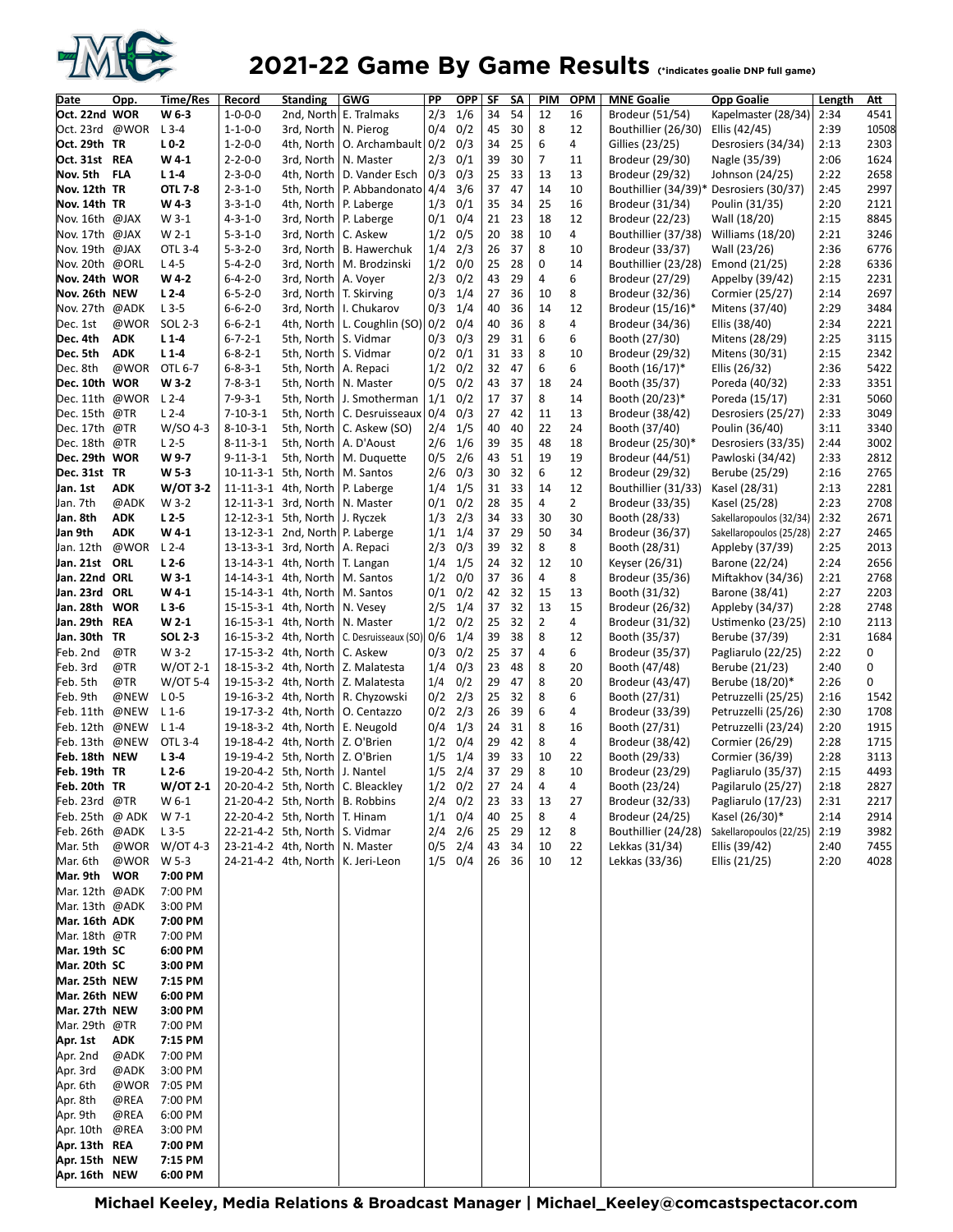# **MAINE MARINERS ROSTER 2021-22**

*Mar. 9, 2022*

|                | Forwards               |          |              |          |     |         |                      |                  |                     |  |  |  |
|----------------|------------------------|----------|--------------|----------|-----|---------|----------------------|------------------|---------------------|--|--|--|
| #              | Name                   | Contract | S/C          | Ht.      | Wt. | D.O.B.  | <b>Draft</b>         | Hometown         | 2020-21 Team        |  |  |  |
| $\overline{7}$ | JERMAIN, Nick          | Maine    |              | $6-0$    | 174 | 6/7/96  |                      | Cos Cob, CT      | Coventry (EIHL)     |  |  |  |
| 9              | JERI-LEON, Keltie      | Maine    | R            | $6-0$    | 201 | 1/19/00 |                      | Kelowna, BC      | Seattle (WHL)       |  |  |  |
| 10             | MASTER, Nick           | Maine    |              | $5 - 11$ | 190 | 1/28/95 |                      | Broomall, PA     | Knoxville (SPHL)    |  |  |  |
| 11             | ROELENS, Metis         | Maine    |              | $6 - 4$  | 205 | 7/21/00 |                      | Roeselare, BEL   | Gatineau (QMJHL)    |  |  |  |
| 13             | FOLKES, Liam           | Rockford | R            | $5 - 8$  | 176 | 2/26/96 |                      | Scarborough, ON  | Bakersfield (AHL)   |  |  |  |
| 14             | SOUCIE, Brendan        | Maine    |              | $5 - 10$ | 190 | 5/20/95 |                      | South Dennis, MA | Birmingham (SPHL)   |  |  |  |
| 15             | ROBBINS, Brendan       | Maine    | R            | $6 - 2$  | 190 | 7/30/95 |                      | Nashua, NH       | Kansas City (ECHL)  |  |  |  |
| 16             | SANTOS, Mathew         | Maine    | R            | $6 - 1$  | 210 | 3/16/95 |                      | Etobicoke, ON    | DID NOT PLAY        |  |  |  |
| 17             | ZERTER-GOSSAGE, Lewis  | Maine    | R            | $6 - 2$  | 207 | 5/23/95 |                      | Montreal, QC     | B.D. Weiden (GER)   |  |  |  |
| 19             | ROMANO, Andrew         | Maine    | R            | $5 - 8$  | 174 | 7/18/95 |                      | Drexel Hill, PA  | Macon (SPHL)        |  |  |  |
| 20             | HINAM, Tyler           | Maine    | R            | $6-0$    | 194 | 5/27/99 |                      | Cole Harbour, NS | <b>DID NOT PLAY</b> |  |  |  |
| 21             | BLEACKLEY, Conner "A"  | Maine    | R            | $6-0$    | 192 | 2/7/96  | 2014, R1 #23 (COL)   | High River, AB   | Allen (ECHL)        |  |  |  |
|                |                        |          |              |          |     |         | 2016, R5, #144 (STL) |                  |                     |  |  |  |
| 22             | ASKEW, Cam "A"         | Maine    | R            | $6 - 3$  | 209 | 5/13/97 |                      | Boston, MA       | S. Carolina (ECHL)  |  |  |  |
| 25             | <b>BRICKNELL, Jake</b> | Maine    | R            | $6 - 1$  | 216 | 7/15/97 |                      | Post Perry, ON   | <b>DID NOT PLAY</b> |  |  |  |
| 27             | SHEA, Patrick          | Maine    | R            | $5 - 11$ | 195 | 3/25/97 | 2015, R7 #192 (FLA)  | Marshfield, MA   | <b>DID NOT PLAY</b> |  |  |  |
| 29             | LABERGE, Pascal "A"    | Maine    | $\mathsf{R}$ | $6 - 1$  | 192 | 4/9/98  | 2016, R2 #36 (PHI)   | Chateauguay, QC  | Lehigh Valley (AHL) |  |  |  |

|    | Defensemen             |            |     |         |     |               |              |                 |                     |  |  |  |
|----|------------------------|------------|-----|---------|-----|---------------|--------------|-----------------|---------------------|--|--|--|
| #  | Name                   | Contract   | S/C | Ht.     | Wt. | <b>D.O.B.</b> | <b>Draft</b> | Hometown        | 2020-21 Team        |  |  |  |
|    | COUTURIER, Josh        | Maine      |     | $6 - 2$ | 195 | 3/3/95        |              | Newbury, MA     | DID NOT PLAY        |  |  |  |
| C. | PESKI, Andrew          | Providence | R   | $6-0$   | 208 | 3/11/97       |              | Ottawa, ON      | Jacksonville (ECHL) |  |  |  |
| 4  | ST-LOUIS, Brendan      | Maine      |     | $5-9$   | 185 | 9/7/00        |              | Baie-Comeau, QC | Gatineau (QJHL)     |  |  |  |
| 6  | HORVATH, Jason         | Maine      |     | $6 - 1$ | 198 | 3/24/00       |              | Russell, ON     | Halifax (QMJHL)     |  |  |  |
| 12 | EGAN, Taylor           | Maine      |     | $6-0$   | 192 | 6/9/98        |              | Carp, ON        | DID NOT PLAY        |  |  |  |
| 24 | DUQUETTE, Marc-Olivier | Maine      |     | $6 - 4$ | 210 | 3/26/98       |              | Chateauguay, QC | Wheeling (ECHL)     |  |  |  |
| 26 | KALLEN, Nate           | Maine      | R   | $6-0$   | 190 | 4/5/97        |              | San Diego, CA   | Macon (SPHL)        |  |  |  |
| 28 | DOHERTY, Connor "C"    | Maine      |     | $6 - 2$ | 210 | 4/12/93       |              | Holden, MA      | Kansas City (ECHL)  |  |  |  |

|    |                   |                |     |         |     |               | Goaltenders        |              |                  |
|----|-------------------|----------------|-----|---------|-----|---------------|--------------------|--------------|------------------|
|    | <b>Name</b>       | Contract       | S/C | Ht.     | Wt. | <b>D.O.B.</b> | <b>Draft</b>       | Hometown     | 2020-21 Team     |
| 33 | BOOTH, Callum     | <b>BOS-PRV</b> |     | $6 - 4$ | 195 | 5/21/97       | 2012, R3 #75 (CGY) | Montreal, QC | Providence (AHL) |
| 35 | LEKKAS, Stefanos  | Maine          |     | $6-0$   | 185 | 1/17/96       |                    | Elburn. IL   | Rochester (AHL)  |
| 40 | BOUTHILLIER, Zach | Maine          |     | $6 - 2$ | 190 | 11/8/99       |                    | Chambly, QC  | DID NOT PLAY     |

#### PRONUNCIATION GUIDE

**#4** Brendan St-Louis (San-louie) **#11** Metis Roelens (ROW-linz) **#14** Brendan Soucie (SOO-see) **#20** Tyler Hinam (HIGH-num) **#22** Cam Askew (ASK-you)

President: Daniel Briere Head Coach: Ben Guite Assistant Coach: Terrence Wallin Video Coach/Assistant: Cam Briere Equipment Manager: Brian McQueen Athletic Trainer: Matt Salmen

**#25** Jake Bricknell (Brick-NELL) **#29** Pascal Laberge (Lah-bearzh) **#35** Stefanos Lekkas (Leck-iss) **#40** Zach Bouthillier (Booty-ay) **HC** Ben Guite (GEET-ay) **AC** Terrence Wallin (WALL-in)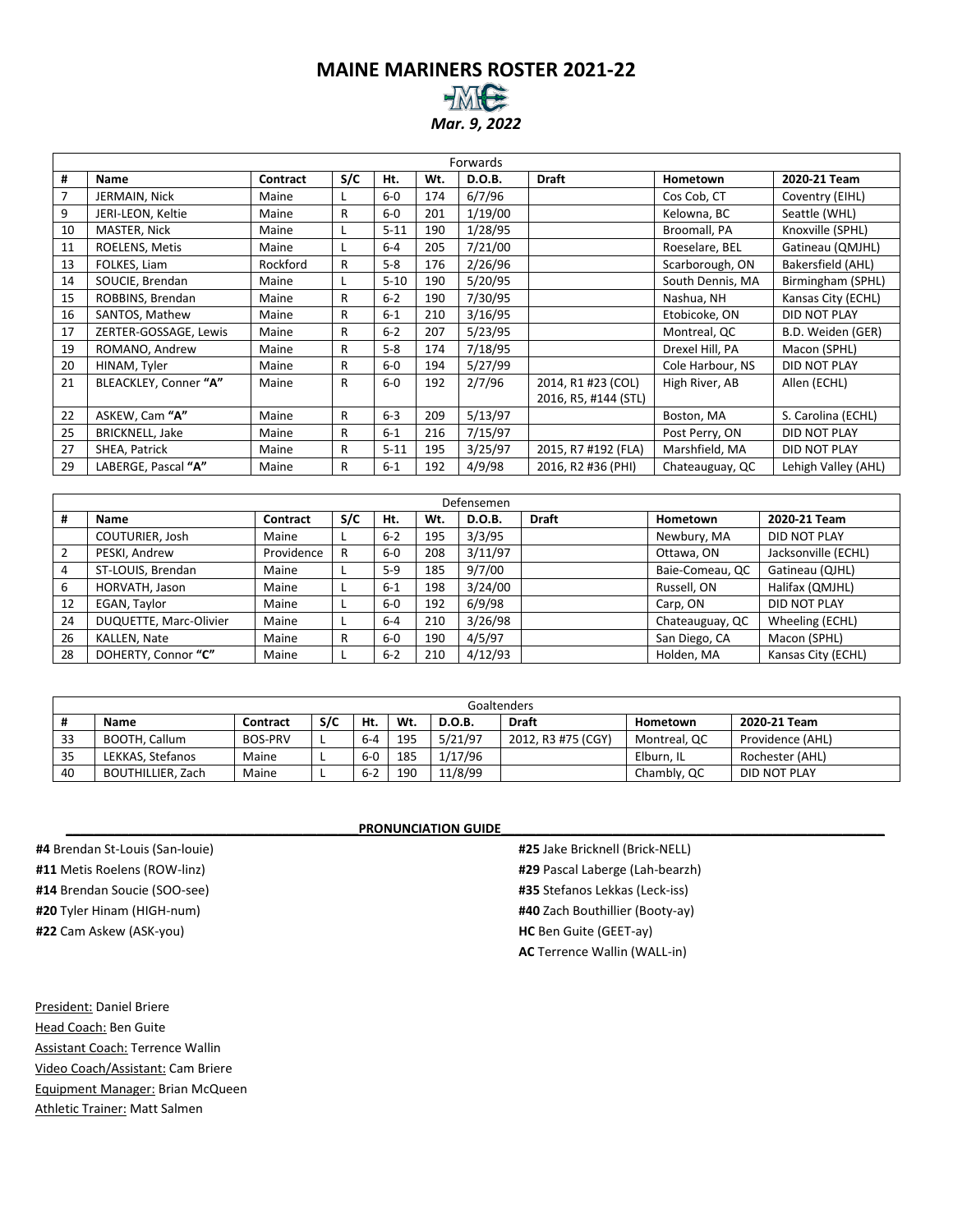# MAINE MARINERS PLAYER BIOS 2021-22 MAINE MARINERS PLAYER BIOS 2021-22

| #2 AMDREW PESKI Defenseman I R                                                                                    |         | Orleans, ON |                          |                | 6'0   209   3/11/97 (Age 24) |               |    |                |                |           |
|-------------------------------------------------------------------------------------------------------------------|---------|-------------|--------------------------|----------------|------------------------------|---------------|----|----------------|----------------|-----------|
| "AHL CONTRACT (PRV)*                                                                                              | 雩       | G           | ∍                        | 宝              | ≧                            | $\frac{1}{2}$ |    | $\blacksquare$ | $\overline{r}$ | MN        |
| 12-13 BROCKVILLE (CCHL)                                                                                           | دے      | 0           |                          |                | 0                            |               |    |                |                |           |
| 13-T4 BROCKVILLE (CCHL)                                                                                           | 5       | 5           | 20                       | န္တ            | ಪ                            | P             | ゝ  | ゝ              | ┶              | ∍         |
| 14-15 BROCKVILLE (CCHL) "A"                                                                                       | 9       | 5           | ఴ                        | 42             | ∞                            | c             |    |                | ゝ              | ⋼         |
| CCHL CAREER                                                                                                       | ₿       | ನ           | န္တ                      | ౙ              | 2                            | N             | دى | دے             | Ģ              | $\bullet$ |
| CHSO) ALI3 181.91.51                                                                                              | م<br>ما | د           | ಹ                        | ಹ              | ಹ                            | ≍             | 宝  | N              |                | ٥         |
| 16-17 UNIV. OF NORTH DAKOTA (NCAA DI)                                                                             | S       | 0           | دے                       | دے             | c.                           |               |    |                |                |           |
| 17-18 UNIV. OF NORTH DAKOTA (NCAN DI)                                                                             | یم<br>4 |             | د                        | ى              | ∍                            |               |    |                |                |           |
| 18-50 DINTA CREAT DAKOIR (NORMA DINESSI)                                                                          | 2       | N           |                          | دے             | د٦                           |               |    |                |                |           |
| 19-20 DNN. OF NORTH DAKOTH (NCAN DI)                                                                              | دە<br>س |             | ص                        | ៛              | ವ                            |               |    |                |                |           |
| NCAA CAREER                                                                                                       | 52      | ÷           | $\overline{\phantom{a}}$ | $\mathbf{\Xi}$ | 74                           |               |    |                |                |           |
| 20-21 PROVIDENCE (AHL)                                                                                            | 5       | 0           | 0                        | 0              |                              |               |    |                |                |           |
| <b>20-21 JACKSONVILLE</b>                                                                                         | ಜ       | د٦          | دے                       | ى              | ∍                            |               |    |                |                |           |
| <b>21-22 MARINERS</b>                                                                                             | ಜ       |             | లా                       | ິ              | ౚ                            |               |    |                |                |           |
| 21-22 PROVIDENCE (AHL)                                                                                            | ص       |             |                          | N              | ىم                           |               |    |                |                |           |
| <b>PRO CAREER</b>                                                                                                 | 요       | د           | صه                       | ದ              | ವ                            |               |    |                |                |           |
| <b>AHL CAREER (PRV)</b>                                                                                           | ದ       |             |                          | د١             | د٦                           |               |    |                |                |           |
| ECHL CAREER (JAX, MNE)                                                                                            | 5       | دے          | $\infty$                 | ⋍              | Ħ                            |               |    |                |                |           |
| MARINERS CAREER                                                                                                   | ಜ       |             | ای                       | 5              | ဓာ                           |               |    |                |                |           |
| <u>Notes:</u> Under contract with Providence since 2020-21 season, won a Clark Cup in his only season in the USHL |         |             |                          |                |                              |               |    |                |                |           |
| with Tri City in 15-16                                                                                            |         |             |                          |                |                              |               |    |                |                |           |

ľ

| <u>Notes:</u> Father, Brian has been equipment manager for Baie-Comeau Drakkar since 1997 | <b>PRO/ECHL/MARINERS CAREER</b> | <b>21-22 MARINERS</b> | 20-21 GATINEAU (Q)HL | QMJHL CAREER | 19-20 BAEI-COMEAU (QMIHL) | <b>18-19 BAEI-COMEAU (QMIHL)</b> | 17-18 SOREL-TRACY (QCHL) | <b>Rookie</b> * | #4 BRENDAN ST-LOUS Defenseman Ll Baie-Comeau, 00,130,197/00 (λφε 22) |
|-------------------------------------------------------------------------------------------|---------------------------------|-----------------------|----------------------|--------------|---------------------------|----------------------------------|--------------------------|-----------------|----------------------------------------------------------------------|
|                                                                                           | $\overline{\mathbf{8}}$         | 28                    |                      | န္မ          | నై                        | ین                               | ఴౢ                       | 宅               |                                                                      |
|                                                                                           |                                 |                       |                      |              |                           |                                  |                          | l gra           |                                                                      |
|                                                                                           | Ñ                               | Z                     |                      | ದ            | ∞                         | ĒП                               | ಸ                        | $\Rightarrow$   |                                                                      |
|                                                                                           | $\overline{S}$                  |                       |                      | IJ           | ص                         | œ                                | ಹ                        |                 |                                                                      |
|                                                                                           | ಹ                               |                       |                      | န္ထ          |                           | ಹ                                | 54                       | <b>MIN</b>      |                                                                      |
|                                                                                           |                                 |                       |                      | Z            |                           | ~                                |                          | PLYF            |                                                                      |
|                                                                                           |                                 |                       |                      | Ō            |                           | ⋼                                |                          | $\overline{p}$  |                                                                      |
|                                                                                           |                                 |                       |                      | Ō            |                           | $\overline{\phantom{0}}$         |                          | N               |                                                                      |
|                                                                                           |                                 |                       |                      | Ō            |                           | $\bullet$                        |                          |                 |                                                                      |
|                                                                                           |                                 |                       |                      | Ō            |                           | $\bullet$                        |                          | <b>PIM</b>      |                                                                      |

| #6 JASON HORVATH Defenseman   L Russel, 0N   6'1 198   3/4/00 (Age 21)                           |         |    |   |   |          |      |                          |   |    |
|--------------------------------------------------------------------------------------------------|---------|----|---|---|----------|------|--------------------------|---|----|
| <b>Rookie</b> *                                                                                  | 宅       | G  | E |   | $\geq$   | PLYF | $\overline{\bf 5}$       | N | ИM |
| <b>17-18 SHAWINEAN (QMI)LI</b>                                                                   | 48      |    | ದ | ᇹ | 74       |      |                          |   |    |
| <b>18-19 SHAWNINGAN (QMIHL)</b>                                                                  | පු<br>ප |    |   | ನ | دە<br>مە | ىئ   | $\overline{\phantom{0}}$ |   | S  |
| 19-20 HALIFAX (QMJHL)                                                                            | ౘె      |    |   | ಹ | 88       |      |                          |   |    |
| 20-21 HALIFAX (QMJHL) "A"                                                                        | ದೆ      |    |   | ಹ | 48       |      |                          |   |    |
| QMJHL CAREER                                                                                     | 209     | la | 内 | 罕 | ෂි       | احد  | Ō                        |   | Ō  |
| <b>21-22 MARINERS</b>                                                                            | ౢ       |    |   | ಪ | 22       |      |                          |   |    |
| PRO/ECHL/MARINERS CAREER                                                                         | မ္တ     |    |   | ವ | N        |      |                          |   |    |
| <u>Notes:</u> Had three assists in the Mariners two preseason games (10/15 vs. WOR, 10/16 @ WOR) |         |    |   |   |          |      |                          |   |    |

| #1 MCK JERMAIM Forward I I oos cob, C1   6'0114   6/7/96 (Age 25)                          |                         |                          |         |                                                                                                                                                                                                                                                                             |               |      |    |   |                     |     |
|--------------------------------------------------------------------------------------------|-------------------------|--------------------------|---------|-----------------------------------------------------------------------------------------------------------------------------------------------------------------------------------------------------------------------------------------------------------------------------|---------------|------|----|---|---------------------|-----|
| <b>Rookie</b> *                                                                            | 宅                       | G                        | ъ       | ᅮ                                                                                                                                                                                                                                                                           | <b>PIM</b>    | PLYF | Ĩ. | P | $\bar{\phantom{a}}$ | PIM |
| 11-12 BRUNSWICK SCHOOL (PREP)                                                              | డ్ర                     | دى                       | ದ       | ಹ                                                                                                                                                                                                                                                                           |               |      |    |   |                     |     |
| I2-13 BRUNSWICK SCHOOL (PREP)                                                              | ಡ                       | ವ                        | ಪ       | Z                                                                                                                                                                                                                                                                           |               |      |    |   |                     |     |
| 13-14 BRUNSWICK SCHOOL (PREP)                                                              | $\overline{\bf 2}$      | $\overline{\phantom{0}}$ | ఴ       | Ł                                                                                                                                                                                                                                                                           |               |      |    |   |                     |     |
| PREP HOCKEY CAREER                                                                         | les                     | $\overline{\mathbf{z}}$  | 12      | $\overline{\overline{\overline{5}}}$                                                                                                                                                                                                                                        |               |      |    |   |                     |     |
| 13 -14 CT OILERS (EHL)                                                                     | 5                       |                          | دت      | →                                                                                                                                                                                                                                                                           | ∞             | دے   |    | ∍ |                     | ∍   |
| 14-15 CT OILERS (EHL)                                                                      | జ                       | =                        | Σ,      | ఴ                                                                                                                                                                                                                                                                           | $\Xi$         | 2    | دى | ă | ದ                   | И   |
| EHL CAREER                                                                                 | 44                      | 局                        | 7<br>8  | ister<br>Sologi (d. 15)<br>Sologi (d. 15)<br>Sologi (d. 15)<br>Sologi (d. 15)<br>Sologi (d. 15)<br>Sologi (d. 15)<br>Sologi (d. 15)<br>Sologi (d. 15)<br>Sologi (d. 15)<br>Sologi (d. 15)<br>Sologi (d. 15)<br>Sologi (d. 15)<br>Sologi (d. 15)<br>Sologi (d. 15)<br>Sologi | ន្លា          | И    | ┶  | Ñ | И                   | И   |
| 15-16 MERRIH (BCHL)                                                                        | 54                      | 5g                       | Σ,      | 54                                                                                                                                                                                                                                                                          | 32            |      |    |   |                     |     |
| 16-17 QUINNIPIAC (NCAA DI)                                                                 | မ္တ                     | ≏                        | N       | 5                                                                                                                                                                                                                                                                           | ∞             |      |    |   |                     |     |
| 17-18 QUINNIPIAC (NCAA DI)                                                                 | జ                       | లా                       | ص       | Ħ                                                                                                                                                                                                                                                                           | ಹ             |      |    |   |                     |     |
| <b>18-19 QUNNIPIAN (NCAA DI)</b>                                                           | Σ,                      | ای                       | ౮       | ਛ                                                                                                                                                                                                                                                                           | ನ             |      |    |   |                     |     |
| <b>19-20 QUINNIPIAC (NCAA DI) "C"</b>                                                      | <u>ہے</u>               | ವ                        | ص       | 2                                                                                                                                                                                                                                                                           | ే             |      |    |   |                     |     |
| <b>COLLEGE CAREER</b>                                                                      | 53                      | 56                       | 32<br>S | <u>س</u>                                                                                                                                                                                                                                                                    | $\frac{4}{8}$ |      |    |   |                     |     |
| 20-21 COVENTRY (EIHL)                                                                      | ದ                       |                          | ನ       | ದ                                                                                                                                                                                                                                                                           | ິ             |      |    |   |                     |     |
| 21-22 FORT WAYNE                                                                           | S                       | N                        | ದ       | ದ                                                                                                                                                                                                                                                                           | N             |      |    |   |                     |     |
| <b>21-22 MARINERS</b>                                                                      | ⊵                       | دے                       |         | ᇹ                                                                                                                                                                                                                                                                           | ∞             |      |    |   |                     |     |
| PRO/ECHL CAREER (FW, MNE)                                                                  | 숩                       | లా                       | 20      | Σ,                                                                                                                                                                                                                                                                          | 5             |      |    |   |                     |     |
| MARINERS CAREER                                                                            | $\overline{\mathbf{z}}$ | دء                       | ┙       | E                                                                                                                                                                                                                                                                           | ico           |      |    |   |                     |     |
| Notes: Acquired by the Mariners from Font Wayne in a trade on 1/20/22, led Merritt in goal |                         |                          |         |                                                                                                                                                                                                                                                                             |               |      |    |   |                     |     |
| scoring in his only BCHL season (2015-16), ECAC All-Academic all four years at Quinnipiac  |                         |                          |         |                                                                                                                                                                                                                                                                             |               |      |    |   |                     |     |
|                                                                                            |                         |                          |         |                                                                                                                                                                                                                                                                             |               |      |    |   |                     |     |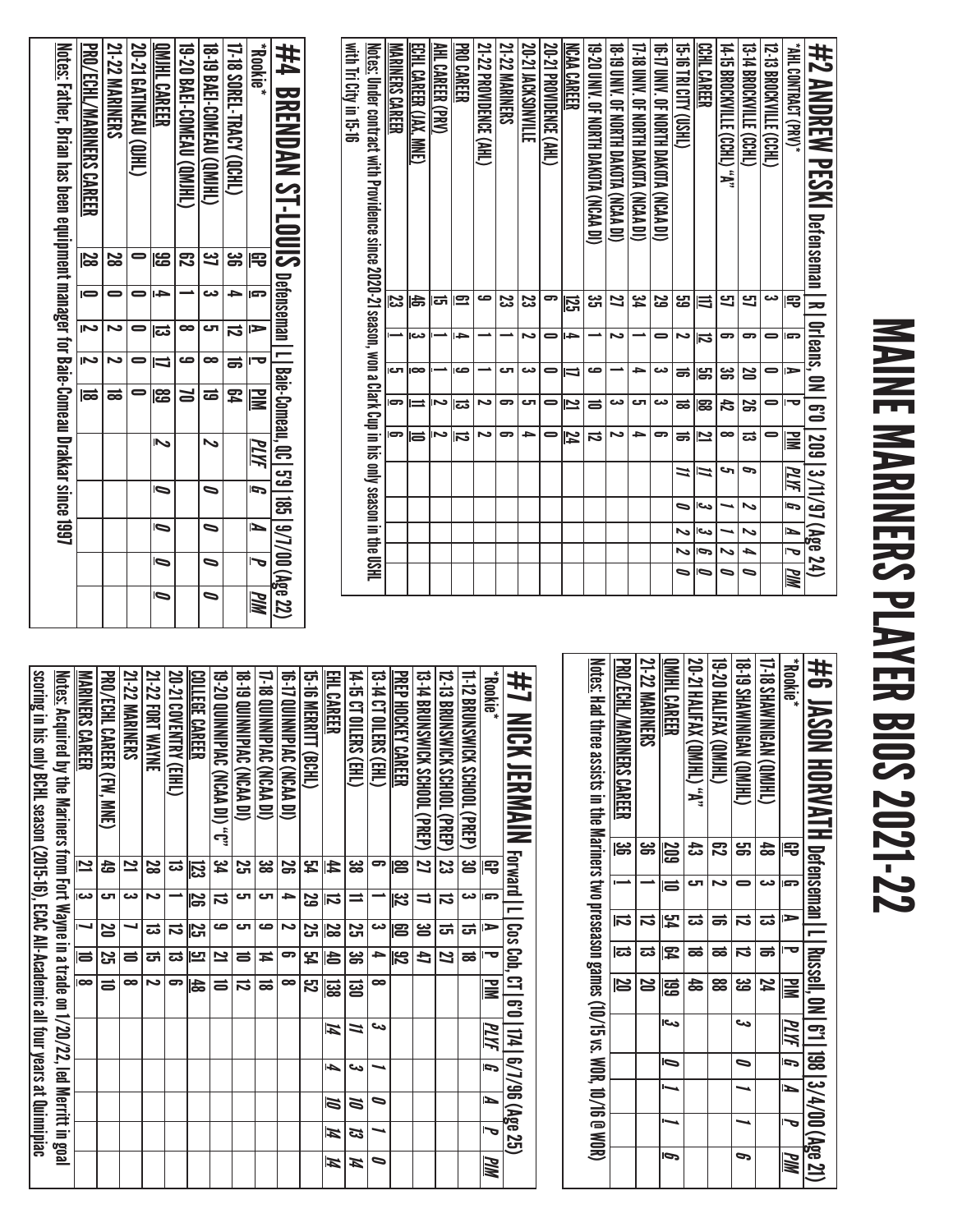| <b>Acckie*</b><br>#9 KELTIE JERI-LEDN <sub>Forward Pa</sub>                                          | 宅         | l gra         | ь                        | l o            | Kelowna, BC   6'0   201   1/19/00 (Age 22)<br><b>NM</b> | PLYF | Ú | ►  | J      | PIM       |
|------------------------------------------------------------------------------------------------------|-----------|---------------|--------------------------|----------------|---------------------------------------------------------|------|---|----|--------|-----------|
| <b>THAN) ALICI BLL 4-91</b>                                                                          | お         | د             |                          | دے             | ٠                                                       |      |   |    |        |           |
| 17-18 TRI CITY (WHL)                                                                                 |           | 0             | 0                        |                |                                                         |      |   |    |        |           |
| THR KAMLOOPS (WHL)                                                                                   | یے        |               | د                        | دى             | N                                                       |      |   |    |        |           |
| 17-18 LETHBRUGE (WHL)                                                                                | <u>ڊ،</u> |               | دα                       | ನ              | $\bullet$                                               | ಹ    | 0 | ゝ  | ゝ      | ┶         |
| <b>18-19 LETHRRIDGE (WHL)</b>                                                                        | ൠ         | ص             | دہ                       | Ħ              |                                                         |      |   |    |        |           |
| 18-19 SEATTLE (WHL)                                                                                  | عک        | دے            |                          | 5              | $\Rightarrow$                                           | حہ   |   |    | $\sim$ | $\bullet$ |
| 19-20 SEATTLE (WHL)                                                                                  | ఔ         | <u>یع</u>     | ಹ                        | $\overline{4}$ | ಹ                                                       |      |   |    |        |           |
| 20-21 SEATTLE (WHL) "A"                                                                              | ಜ         | $\Rightarrow$ | ᆯ                        | Z              | 5                                                       |      |   |    |        |           |
| WHL CAREER                                                                                           | 55        | မ္မာ          | $\overline{\mathcal{E}}$ |                | <b>မှူ</b>                                              | 2    | ь | دے | 1      | 4         |
| <b>21-22 MARINERS</b>                                                                                | یے        | ನ             | ವ                        | 25             | N                                                       |      |   |    |        |           |
| 21-22 PROVIDENCE (AHL)                                                                               |           |               | =                        |                |                                                         |      |   |    |        |           |
| 21-22 ABBOTSFORD (AHL)                                                                               | -         | 0             | 0                        |                | -                                                       |      |   |    |        |           |
| <b>PROGREER</b>                                                                                      | 氐         | ದ             | ವ                        | 12             | Ñ                                                       |      |   |    |        |           |
| AHL CAREER (PRV. ABB)                                                                                | 5         |               |                          |                | $\blacksquare$                                          |      |   |    |        |           |
| ECHL/MARINERS CAREER                                                                                 | یے        | ನ             | ದ                        | ĮЗ             | ≂                                                       |      |   |    |        |           |
| Notes: First pro points with 2 assists on 10/23 @ WOR, signed with Mariners in Sept. 2021, Ioaned to |           |               |                          |                |                                                         |      |   |    |        |           |
| PRV on 12/3 and scored first AHL goal on 12/10 SPR, 10aned to ABB on 12/8                            |           |               |                          |                |                                                         |      |   |    |        |           |

| <b>#11 METIS ROELENS Forward IL Rosselars, BEL 6:4 1205 17/21/00 (Age 21)</b>                        |                  |                          |                         |           |                |      |                          |                         |                |                  |
|------------------------------------------------------------------------------------------------------|------------------|--------------------------|-------------------------|-----------|----------------|------|--------------------------|-------------------------|----------------|------------------|
| *Bookie*                                                                                             | 宅                | G.                       | Þ                       |           | ≧              | PLYF | $\overline{5}$           | $\blacksquare$          | J              | PIM              |
| <b>17-18 GATINEAU (QMJHL)</b>                                                                        | <mark>س</mark>   |                          |                         | ದ         | ≖              | S    | $\overline{\phantom{0}}$ | $\blacksquare$          | $\blacksquare$ | 0                |
| 18-B GATINEAU (QMJHL)                                                                                | ౙ                | ಹ                        | န္တ                     | 44        | <u>ین</u>      | حہ   | $\bullet$                | $\overline{\mathbf{v}}$ | $\sim$         | $\blacktriangle$ |
| <b>19-20 GATINEAU (QM)HL) "A"</b>                                                                    | မ္မာ့            | ಹ                        | ൠ                       | 숢         | 2              |      |                          |                         |                |                  |
| <b>20-21 GATINEAU (QMJHL) "A"</b>                                                                    | <u>س</u>         | ದ                        |                         | <u>یع</u> | ವ              | ь    |                          |                         | $\sim$         | ぃ                |
| <b>OMIHL CAREER</b>                                                                                  | $\frac{214}{11}$ | $\overline{\mathcal{E}}$ | $\overline{\mathbf{z}}$ | 冨         | မြိ            | И    |                          | احى                     | ŀ              | Ō                |
| <b>21-22 MARINERS</b>                                                                                |                  |                          |                         | ى         |                |      |                          |                         |                |                  |
| <b>PRO/ECHL/MARINERS CAREER</b>                                                                      | N                |                          | i d                     | Ю         | $\blacksquare$ |      |                          |                         |                |                  |
| <u>Notes:</u> Signed with the Mariners during the holiday break, has a younger brother Milo, playing |                  |                          |                         |           |                |      |                          |                         |                |                  |
| in the 0 for Sherbrooke (6'6), 207 lbs)                                                              |                  |                          |                         |           |                |      |                          |                         |                |                  |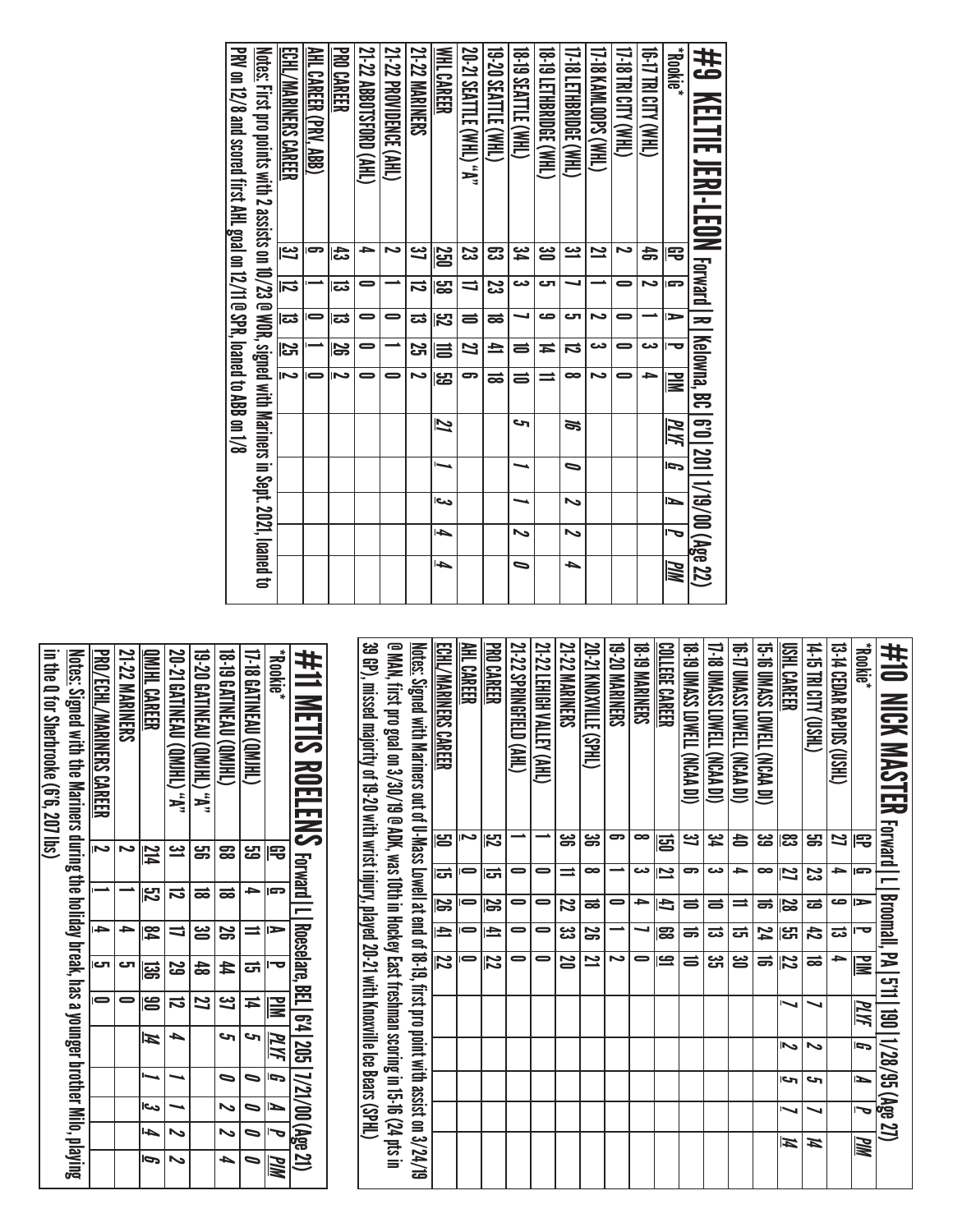| 21-22 NEWFOUNDLAND | 20-21 BIRMINGHAM (SPHL) | COLLEGE CAREER | 19-20 ARMY (NCAA DI) | 18-19 ARMY (NCAA DI) | 17-18 ARMY (NCAA DI) | 16-17 ARMY (NCAA DI) | USPHL Premier CAREER | 15-16 ISLANDERS HC (USPHL Premier) | 14-15 BAY STATE (USPHL Premier) | 14-15 AMARILLO (NAHL) | <b>PREP CAREER</b> | 13-14 KENT SCHOOL (PREP) "C" | 12-13 KENT SCHOOL (PREP) | 11-12 KENT SCHOOL (PREP) | *Bookie*  | #14<br><b>BRENDAN SOUCIE</b>  | played for the Bruins from 1935-1947, was 2 time MVP | <u>Notes:</u> Acquired by the Mariners from Newfoundland on 2/12/22, great grandfather Bill Cowley | MARINERS CAREER | PRO/ECHL CAREER (WHE, NFD, MNE) | <b>21-22 MARINERS</b> | 21-22 NEWFOUNDLAND | <b>21-22 WHEELING</b> | 21-22 LAKEHEAD UNIV. (USPORTS) | 19-20 LAKEHEAD UNIV. (USPORTS) | <b>18-19 OTTAWA JR. SENS (CCHL)</b> | <b>18-19 PEMBROKE (CCHL)</b> | 17-18 CHARLOTTETOWN (QMJHL) | <b>16-17 PEMBROKE (CCHL)</b> | <b>CHREER</b> | 16-17 ERIE (OHL) | 15-16 ERIE (OHL) | 14-15 ERIE (OHL) | 14-15 KANATA (CCHL) | <b>13-14 KANATA (CCHL)</b> | <b>ADON:</b> | #12<br>TAYLOR<br><b>EGAN</b> |
|--------------------|-------------------------|----------------|----------------------|----------------------|----------------------|----------------------|----------------------|------------------------------------|---------------------------------|-----------------------|--------------------|------------------------------|--------------------------|--------------------------|-----------|-------------------------------|------------------------------------------------------|----------------------------------------------------------------------------------------------------|-----------------|---------------------------------|-----------------------|--------------------|-----------------------|--------------------------------|--------------------------------|-------------------------------------|------------------------------|-----------------------------|------------------------------|---------------|------------------|------------------|------------------|---------------------|----------------------------|--------------|------------------------------|
| ವ                  | ┙                       | 亖              | ᇹ                    | ౹ఴ                   | ఆ                    | ಜ                    | ⊯                    | 合                                  | ఊ                               |                       | Ľ                  | 22                           | 21                       | 22                       | 宅         | Forward $ L $                 |                                                      |                                                                                                    | ص               | ಹ                               | صه                    | ای                 | →                     | $\infty$                       | 22                             | 32                                  | 59                           | Ξ                           | 4                            | ဌာ            | اک               | ឌ                | دى               | 44                  | دى                         | 宅            | Defenseman   L               |
| ∸                  | $\blacksquare$          | یج             | دى                   | $\bullet$            | ┙                    | ᇘ                    | ౹ఆ                   | N                                  | $\equiv$                        | $\bullet$             | یے                 | $\Rightarrow$                | ಹ                        | 4                        | ā         |                               |                                                      |                                                                                                    | $\bullet$       | $\overline{ }$                  | $\bullet$             | $\bullet$          | $\Rightarrow$         | $\bullet$                      | $\bullet$                      | د                                   | ∸                            | )}                          | دى                           |               | $\bullet$        |                  | $\bullet$        | د٦                  | $\bullet$                  | P            |                              |
| 2                  | دى                      | 28             | د                    | ನ                    | ∞                    | 9                    | $\overline{5}$       | ಹ                                  | ┙                               | $\bullet$             | ಜ                  | 74                           | ದ                        | ζ                        | ►         |                               |                                                      |                                                                                                    |                 |                                 |                       |                    |                       |                                |                                |                                     |                              |                             |                              |               |                  |                  |                  |                     |                            |              |                              |
| دى                 | دى                      | 空              | اك                   | N                    | ᇚ                    | 21                   | )မျာ                 | జ                                  | ₹                               | 0                     | <b>ISI</b>         | ಜ                            | ន                        | 9                        | ।−ਹ       |                               |                                                      |                                                                                                    | Z               | دا                              | مح                    | $\bullet$          | $\Rightarrow$         | $\bullet$                      | ص                              | ᇹ                                   | 2                            | ౚ                           | ᇘ                            | →             | $\bullet$        | دے               |                  | دى                  | دى                         | ►            | Carp,                        |
| $\rightarrow$      | $\bullet$               | 占              | $\bullet$            | ನ                    | Ħ                    | ಹ                    | 183                  | <b>Z</b>                           | ಹ                               |                       |                    |                              |                          |                          | N         | South Dennis, MA              |                                                      |                                                                                                    | Z               | د١                              | د                     | 0                  | $\bullet$             | $\Rightarrow$                  | ص                              | ನ                                   | ವ                            | ᇹ                           | ಹ                            | ິ             | $\bullet$        | →                | ∸                | ای                  | دى                         | ᅮ            | $\equiv$                     |
|                    |                         |                |                      |                      |                      |                      | p                    | G                                  | $\sim$                          |                       |                    |                              |                          |                          | <u>ИИ</u> |                               |                                                      |                                                                                                    | Z               | $\overline{ }$                  | مح                    | $\bullet$          | →                     | $\bullet$                      | د                              | $\bullet$                           | N                            | 22                          | ≕                            | ಹ             | د                | ⇒                | $\bullet$        | $\equiv$            | $\bullet$                  | ≣            | $\overline{0.9}$             |
|                    |                         |                |                      |                      |                      |                      | ₳                    | ىئ                                 |                                 |                       |                    |                              |                          |                          | ā         | 5'10   190   5/20/95 (Age 26) |                                                      |                                                                                                    |                 |                                 |                       |                    |                       |                                | یہ                             | Ħ                                   |                              | ٣                           |                              |               |                  |                  |                  |                     |                            | PLYF         | 195   6/9/98 (Age            |
|                    |                         |                |                      |                      |                      |                      |                      | ⊸                                  | ⋼                               |                       |                    |                              |                          |                          | ∍         |                               |                                                      |                                                                                                    |                 |                                 |                       |                    |                       |                                | $\bullet$                      | ◡                                   |                              | ◡                           |                              |               |                  |                  |                  |                     |                            | ā            |                              |
|                    |                         |                |                      |                      |                      |                      | ى                    | ▲                                  | ⊸                               |                       |                    |                              |                          |                          | 宝         |                               |                                                      |                                                                                                    |                 |                                 |                       |                    |                       |                                | $\overline{\phantom{0}}$       | ▲                                   |                              | دے                          |                              |               |                  |                  |                  |                     |                            | ⊵            |                              |
|                    |                         |                |                      |                      |                      |                      | に                    | И                                  | ∍                               |                       |                    |                              |                          |                          | ЫM        |                               |                                                      |                                                                                                    |                 |                                 |                       |                    |                       |                                | $\overline{\phantom{0}}$       | ç                                   |                              | ▲                           |                              |               |                  |                  |                  |                     |                            | 宝            |                              |
|                    |                         |                |                      |                      |                      |                      |                      |                                    |                                 |                       |                    |                              |                          |                          |           |                               |                                                      |                                                                                                    |                 |                                 |                       |                    |                       |                                | $\bullet$                      | c,                                  |                              | ▲                           |                              |               |                  |                  |                  |                     |                            | <u>РМ</u>    | 23)                          |

#13 LIAM FOLKES Forward | R | Scarborough, ON | 5'8 | 776 | 2796/96 (Age 25)

GP G A

 $\overline{v}$ 

굴<br>

*PLYF G A* <del>ר</del> *PIM*

\*AHL CONTRACT (RCK)\*

**"AHL CONTRACT (RCK) \*\*** 

| 2                       | دع                                      |                                                                                                 | $\overline{a}$          | 28                                                               | S                                  |                         |                                                                                           |   | $\sim$                                                                                                                                                                                                                                                                    |
|-------------------------|-----------------------------------------|-------------------------------------------------------------------------------------------------|-------------------------|------------------------------------------------------------------|------------------------------------|-------------------------|-------------------------------------------------------------------------------------------|---|---------------------------------------------------------------------------------------------------------------------------------------------------------------------------------------------------------------------------------------------------------------------------|
| 49                      | S                                       | N                                                                                               | a,                      | $\vec{v}$                                                        | 9                                  | ┶                       | G                                                                                         | Z | 9                                                                                                                                                                                                                                                                         |
| 扈                       | ု့က                                     | ပ္ပြ                                                                                            | 旨                       | l\$                                                              | ಡ                                  | حە                      | P                                                                                         | И | N                                                                                                                                                                                                                                                                         |
| 77                      | 9                                       |                                                                                                 | ದ                       | ⇒                                                                |                                    |                         |                                                                                           |   |                                                                                                                                                                                                                                                                           |
| జ                       | ವ                                       | ᇹ                                                                                               | 33                      | $\bullet$                                                        |                                    |                         |                                                                                           |   |                                                                                                                                                                                                                                                                           |
|                         |                                         |                                                                                                 |                         |                                                                  |                                    |                         |                                                                                           |   |                                                                                                                                                                                                                                                                           |
| 园                       | $\frac{1}{6}$                           | ပ္ပြာ                                                                                           | 层                       | ಹ                                                                |                                    |                         |                                                                                           |   |                                                                                                                                                                                                                                                                           |
| Ħ                       |                                         | Z                                                                                               | دى                      | د٦                                                               |                                    |                         |                                                                                           |   |                                                                                                                                                                                                                                                                           |
| 9                       |                                         | $\bullet$                                                                                       |                         | $\bullet$                                                        |                                    |                         |                                                                                           |   |                                                                                                                                                                                                                                                                           |
| 25                      | C                                       | 9                                                                                               | $\equiv$                | د                                                                |                                    |                         |                                                                                           |   |                                                                                                                                                                                                                                                                           |
| CΠ                      | $\bullet$                               | دے                                                                                              | دى                      | $\bullet$                                                        |                                    |                         |                                                                                           |   |                                                                                                                                                                                                                                                                           |
| မ္တ                     | $\overline{\phantom{0}}$                | صە                                                                                              | lai                     | د١                                                               |                                    |                         |                                                                                           |   |                                                                                                                                                                                                                                                                           |
| ႜ                       |                                         | $\overline{ }$                                                                                  |                         | $\blacksquare$                                                   |                                    |                         |                                                                                           |   |                                                                                                                                                                                                                                                                           |
| 13                      | G                                       | ص                                                                                               | Ħ                       | د١                                                               |                                    |                         |                                                                                           |   |                                                                                                                                                                                                                                                                           |
| دى                      | $\blacksquare$                          |                                                                                                 |                         | $\bullet$                                                        |                                    |                         |                                                                                           |   |                                                                                                                                                                                                                                                                           |
|                         |                                         |                                                                                                 |                         |                                                                  |                                    |                         |                                                                                           |   |                                                                                                                                                                                                                                                                           |
|                         |                                         |                                                                                                 |                         |                                                                  |                                    |                         |                                                                                           |   |                                                                                                                                                                                                                                                                           |
|                         |                                         |                                                                                                 |                         |                                                                  |                                    |                         |                                                                                           |   |                                                                                                                                                                                                                                                                           |
|                         | ᅮ                                       |                                                                                                 |                         | PLIF                                                             | G                                  |                         |                                                                                           |   | <b>PIM</b>                                                                                                                                                                                                                                                                |
| ┙                       | ಪ                                       |                                                                                                 |                         |                                                                  |                                    |                         |                                                                                           |   |                                                                                                                                                                                                                                                                           |
| S                       | 44                                      |                                                                                                 |                         | ▲                                                                |                                    | ~                       |                                                                                           |   | ∾                                                                                                                                                                                                                                                                         |
| ္ဗူ့                    | Ľ                                       |                                                                                                 |                         | ▲                                                                |                                    |                         |                                                                                           |   | حا                                                                                                                                                                                                                                                                        |
|                         |                                         | $\rightarrow$                                                                                   |                         |                                                                  |                                    |                         |                                                                                           |   |                                                                                                                                                                                                                                                                           |
| ದ                       | ಹ                                       |                                                                                                 |                         |                                                                  |                                    |                         |                                                                                           |   |                                                                                                                                                                                                                                                                           |
| $\equiv$                | 21                                      |                                                                                                 |                         |                                                                  |                                    |                         |                                                                                           |   |                                                                                                                                                                                                                                                                           |
| اک                      | Ħ                                       |                                                                                                 |                         |                                                                  |                                    |                         |                                                                                           |   |                                                                                                                                                                                                                                                                           |
| یں<br>ات                | ဌာ                                      |                                                                                                 |                         |                                                                  |                                    |                         |                                                                                           |   |                                                                                                                                                                                                                                                                           |
| 0                       | 0                                       | 0                                                                                               |                         |                                                                  |                                    |                         |                                                                                           |   |                                                                                                                                                                                                                                                                           |
|                         | د                                       | $\bullet$                                                                                       |                         |                                                                  |                                    |                         |                                                                                           |   |                                                                                                                                                                                                                                                                           |
| 0                       |                                         | —                                                                                               |                         |                                                                  |                                    |                         |                                                                                           |   |                                                                                                                                                                                                                                                                           |
| ವ                       | ⇉                                       | ನ                                                                                               |                         |                                                                  |                                    |                         |                                                                                           |   |                                                                                                                                                                                                                                                                           |
| $\overline{\mathbf{5}}$ | ౹ౚ                                      | ಹ                                                                                               |                         |                                                                  |                                    |                         |                                                                                           |   |                                                                                                                                                                                                                                                                           |
| $\blacksquare$          | $\bullet$                               | $\blacksquare$                                                                                  |                         |                                                                  |                                    |                         |                                                                                           |   |                                                                                                                                                                                                                                                                           |
| ನ                       | ಹ                                       | ಹ                                                                                               |                         |                                                                  |                                    |                         |                                                                                           |   |                                                                                                                                                                                                                                                                           |
|                         |                                         |                                                                                                 |                         |                                                                  |                                    |                         |                                                                                           |   |                                                                                                                                                                                                                                                                           |
|                         |                                         |                                                                                                 |                         |                                                                  |                                    |                         |                                                                                           |   |                                                                                                                                                                                                                                                                           |
|                         |                                         |                                                                                                 |                         |                                                                  |                                    |                         |                                                                                           |   |                                                                                                                                                                                                                                                                           |
|                         | æ<br>జ<br>33<br>►<br>$\overline{\bf 5}$ | first UMaine alum (along with Tralmaks) to play for Mariners<br>$\vec{=}$<br>⋍<br>ᅴ<br>$\equiv$ | Nashua,<br>Ħ<br>24<br>ದ | N<br>IJ<br>13<br>24<br>$\frac{4}{5}$<br>22<br>N<br>层<br>25<br>42 | $\frac{1}{10}$ HN<br>$\infty$<br>9 | $\overline{\mathbf{5}}$ | win 2017 Big 10 championship for Penn St., their first title in program history<br>N<br>Ż |   | <u>Notes:</u> Was in camp on a tryout, played at UMaine while Ben Guite was an Assistant, then Associate Coach,<br><u>Notes:</u> Assigned to the Mariners from Rockford on 2/21/22, scored the double-OT winner to<br>6/30/95 (Age 26)<br>$\bar{\phantom{a}}$<br>اص<br>دى |

21-22 MARINERS

PRO/ECHL CAREER (NFD)

MARINERS CAREER

**MARINERS CAREER** PRO/ECHL CAREER (NFD) 21-22 MARINERS

 $\overline{5}$ ಸ -دە  $\overline{\bullet}$ 

ఞ∥డా دع ا ت دے  $\overline{5}$  $\rightarrow$ 

-دە  $\blacksquare$ 

Notes: Claimed by Mariners on 2/9/21 after being released by Newfoundland, scored first Mariners goal against NFD on 2/18, father Chris, a defenseman, also played at Army and was captain of the 91-92 team

against NFD on 2/18, father Chris, a defenseman, also played at Army and was captain of the 91-92 team <u>Notes</u>: Claimed by Mariners on 2/9/21 after being released by Newfoundland, scored first Mariners goal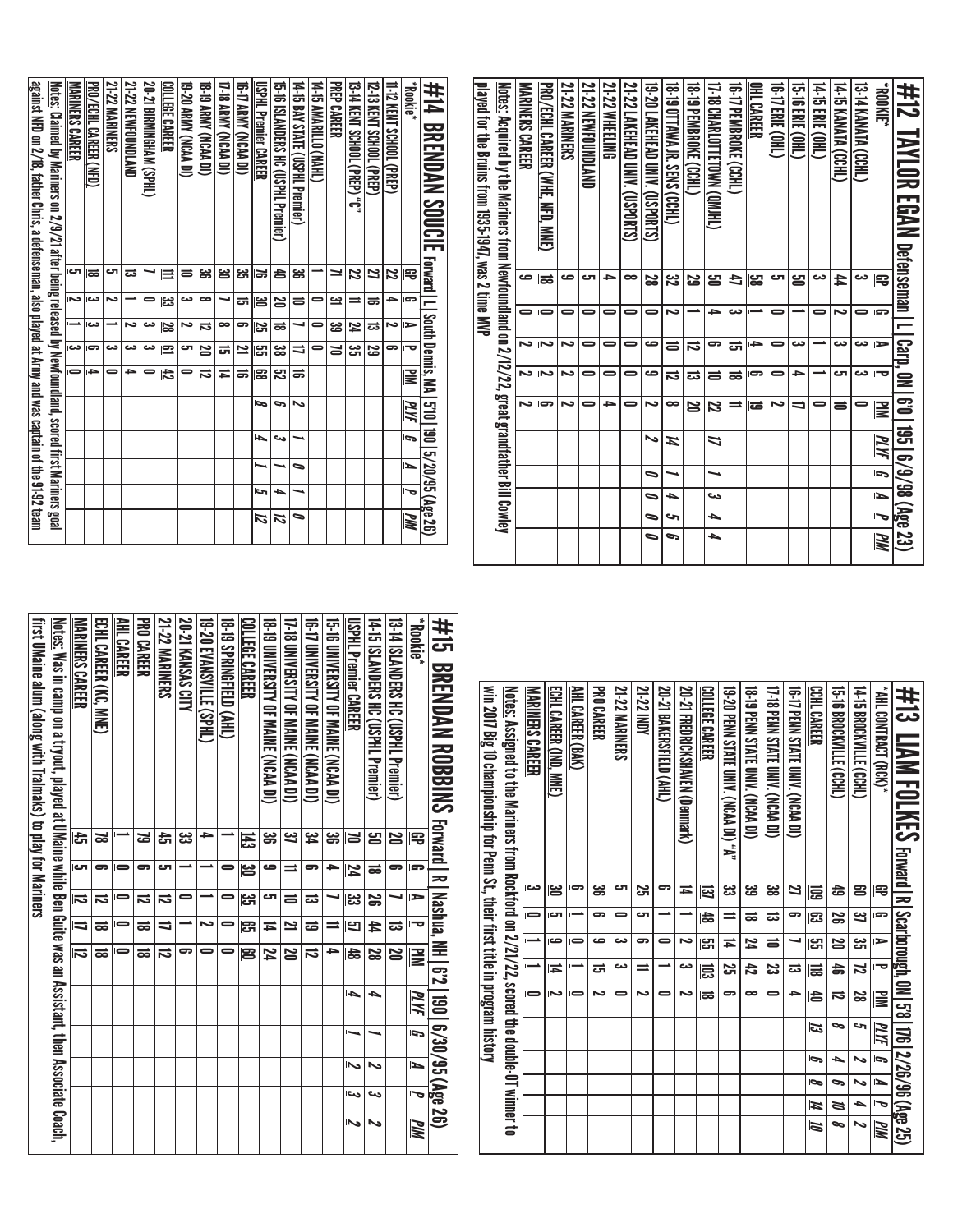|           |                 |    |                        |    |                         |               |                            |                |               |               |                | All-American, played with F Nick Master at La Salle and D Nate Kallen last season in Macon<br>led all of Dill in scoring as a junior and senior, 2nd all-time leading scorer for Geneseo, two-time AHCA |
|-----------|-----------------|----|------------------------|----|-------------------------|---------------|----------------------------|----------------|---------------|---------------|----------------|---------------------------------------------------------------------------------------------------------------------------------------------------------------------------------------------------------|
|           |                 |    |                        |    |                         |               |                            |                |               |               |                | <u>Notes:</u> Scored first ECHL goal on 10/31/21 vs. REA, signed with Mariners out of SUNY Geneseo in July 2020,                                                                                        |
|           |                 |    |                        |    |                         |               | $\rightarrow$              | Iح             |               | Ī             | ΙŠ,            | <b>PRO/ECHL/MARINERS CAREER</b>                                                                                                                                                                         |
|           |                 |    |                        |    |                         |               | ᆋ                          | G              | ∸             | $\rightarrow$ | 56             | <b>21-22 MARINERS</b>                                                                                                                                                                                   |
|           | ∍               | ∍  | ∍                      | ∍  |                         | ∾             | ನ                          | $\equiv$       | ┙             | →             | S              | 20-21 MACON (SPHL)                                                                                                                                                                                      |
|           |                 |    |                        |    |                         |               | ణ                          | cл             | ∽             | دى            | =              | 20-21 HUNTSVILLE (SPHL)                                                                                                                                                                                 |
|           |                 |    |                        |    |                         |               | $\overline{\mathbf{r}}$    | 三              | 冦             | ಜ             | 忌              | COLLEGE CAREER                                                                                                                                                                                          |
|           |                 |    |                        |    |                         |               | ಹ                          | <u>မှာ</u>     | 42            | Ħ             | 21             | 19-20 SUNY GENESEO (NCAA DIII) "A"                                                                                                                                                                      |
|           |                 |    |                        |    |                         |               | د                          | 25             | 42            | ᇹ             | 29             | 18-T9 SUNY GENESEO (NCAA DIII)                                                                                                                                                                          |
|           |                 |    |                        |    |                         |               | G                          | 31             | یے            | ా             | 53             | 17-18 SUNY GENESEO (NCAA DIII)                                                                                                                                                                          |
|           |                 |    |                        |    |                         |               | $\equiv$                   | 29             | ⇒             | ص             | 77             | 16-17 SUNY GENESED (NCAA DIII)                                                                                                                                                                          |
|           | ┶               | ┶  | ص                      |    |                         | P             | ಜ                          | ဧ              | န္တ           | 54            | 旨              | <b>NAHL CAREER</b>                                                                                                                                                                                      |
|           | ┶               | ┶  | ىي                     | ⊸  |                         | c             | Ħ                          | ឌូ             | జ             | u             | 23             | <b>(THYN) NANDISING (SI-51</b>                                                                                                                                                                          |
|           |                 |    |                        |    |                         |               | 24                         | 24             | $\Rightarrow$ | ┙             | 엃              | 14-TS JOHNSTOWN (NAHL)                                                                                                                                                                                  |
|           |                 |    |                        |    |                         |               | Ħ                          | 12             | 甴             | یے            | ္ထ             | <b>PREP CAREER</b>                                                                                                                                                                                      |
|           |                 |    |                        |    |                         |               | ى                          | 29             | ಪ             | ಪ             | ص              | 13-14 LA SALLE COLLEGE HIGH (PREP)                                                                                                                                                                      |
|           |                 |    |                        |    |                         |               | $\infty$                   | $\overline{z}$ | 20            | ವ             | 5              | 12 - 13 LA SALLE COLLEGE HIGH (PREP)                                                                                                                                                                    |
|           |                 |    |                        |    |                         |               | ᡨ                          | Ħ              | ∞             | ౼             | $\equiv$       | 11-12 LA SALLE COLLEGE HIGH (PREP)                                                                                                                                                                      |
|           | ИM              | ᢇ  | N                      | ā, | <u>МИ</u>               |               | ≧                          | ᅮ              | ►             | P             | 閂              | <b>Rookie</b> *                                                                                                                                                                                         |
|           |                 |    | 174   7/18/95 (Age 26) |    |                         | 8.9           | <b>R</b>   Drexer Hill, PA |                |               |               | <b>Forward</b> | #19<br>ANDREW ROMAND                                                                                                                                                                                    |
|           |                 |    |                        |    |                         |               |                            |                |               |               |                | prior ECHL experience w/Toledo in 16-17, Ioaned to Springfield for 2 games on New Year's Day                                                                                                            |
|           |                 |    |                        |    |                         |               |                            |                |               |               |                | <u>Notes:</u> Averaged over a point-per-game in final season with North Bay, also serving as alternate captain,                                                                                         |
|           |                 |    |                        |    |                         | မြွှ          | မ္မ                        | 23             | ѭ             |               | $\equiv$       | <b>MARINERS CAREER</b>                                                                                                                                                                                  |
|           |                 |    |                        |    |                         | ု့            | <u>[니</u>                  | 59             | 22            |               | 19             | ECHL CAREER (TOL,<br><b>MNE</b>                                                                                                                                                                         |
|           |                 |    |                        |    |                         | →             |                            |                | 0             |               | చా             | AHL CAREER (SPR,<br>$\overline{\mathbb{R}}$                                                                                                                                                             |
|           |                 |    |                        |    |                         | <u>)အ</u>     | ಗವ                         | <u>)မ</u>      | 22            |               | ္ဟ             | <b>PRO CAREER</b>                                                                                                                                                                                       |
|           |                 |    |                        |    |                         | $\bullet$     | 0                          | 0              |               | 0             | دى             | 21-22 LAVAL (AHL)                                                                                                                                                                                       |
|           |                 |    |                        |    |                         | 4             |                            |                | 0             |               | د              | 21-22 SPRINGFIELD (AHL)                                                                                                                                                                                 |
|           |                 |    |                        |    |                         | 임             | အ                          | జ              | ಹ             |               | ≐              | <b>21-22 MARINERS</b>                                                                                                                                                                                   |
| p         | ↘               | ь  | دے                     |    | c                       | ఴ             | ၼ                          | <u>ی</u>       | ದ             |               | 23             | 19-20 RYERSON UNIV. (USPORTS)                                                                                                                                                                           |
| c         | 5               | ىئ | ∾                      |    | ∾                       | $\infty$      | ದೆ                         | N              | జ             |               | S              | 18-19 RYERSON UNIV. (USPORTS)                                                                                                                                                                           |
|           |                 |    |                        |    |                         | دى<br>آل      | ಸ                          | ဓာ             | ဓာ            |               | 숩              | <b>16-17 TOLEDO</b>                                                                                                                                                                                     |
| 2         | ↘               | P  | 13                     |    | 53                      | 冨             | <u>lzı</u>                 | И              | ္ဟာ           |               | 251            | OHL CAREER                                                                                                                                                                                              |
| Ø         | N               | G  | ∾                      |    | ≒                       | 22            | ස                          | \$             | 29            |               | 54             | "A" (JHO) YAB HTAOM 81-21                                                                                                                                                                               |
| 9         | ↘               | ┙  | G                      |    | 51                      | 42            | 29                         | ಹ              | $\equiv$      |               | 3              | 14-15 NORTH BAY (OHL)                                                                                                                                                                                   |
| Ø         | 5               | ىئ | N                      |    | 22                      | $\frac{4}{5}$ | Ħ                          | ∞              |               | 5             | ఔ              | (JHO) AVB H1NOM 1-31                                                                                                                                                                                    |
| D         | $\bullet$       | ∍  | ∍                      |    | 5                       | 74            | ಪ                          | ∞              |               | ┙             | 5              | 12-13 BRAMPTON (OHL)                                                                                                                                                                                    |
| <u>РМ</u> |                 | ►  | Ģ                      |    | PLIYE                   | <u> 공</u>     | ᇰ                          | ►              | G             |               | 弔              | *Bookie*                                                                                                                                                                                                |
|           | 3/16/95 (Age 26 |    |                        |    | $\overline{\mathbf{g}}$ | <b>1.9 NO</b> |                            | Etobicoke,     |               | z             |                | #16<br><b>MATHEW</b><br><b>SANTOS Forward</b>                                                                                                                                                           |

| traded from HAR to LV on 2/20/20 and assigned to Reading, won BCHL championship w/Penticton in 2015 | started the 2019-20 season with Mariners (under contract with Hartford), returned in January and was<br><u>Notes:</u> Holds Mariners franchise record for goals (5) and points (6) in a game, achieve on 11/12/21 vs. TR, | MANNERS CAREER | ECHL CAREER (MNE, REA)   | AHL CAREER (HAR, TUC) | <b>PRO CAREER</b>        | 21-22 TUCSON (AHL) | 21-22 MARINERS | 20-21 BLUE DEVILS WEIDEN (GER3) | 19-20 READING | <b>19-20 MARINERS</b> | 19-20 HARTFORD (AHL) | IS-19 HARTFORD (AHL) | <b>COLLEGE CAREER</b> | <b>19.19 HARVARD (NCAA DI) :C,</b> | <b>17-18 HARVARD (NCAA DI)</b> | <b>(IQ AAS) QAANAH (1-31</b> | 19-16 HARVARD (NCAP DI) | 14-15 PENTICTON (BCHL) |      | 井17 LEMIS ZERTER-GOSSAGE Forward I RI Montreal, 061 671 1951 5/23/95 (Age 26) |
|-----------------------------------------------------------------------------------------------------|---------------------------------------------------------------------------------------------------------------------------------------------------------------------------------------------------------------------------|----------------|--------------------------|-----------------------|--------------------------|--------------------|----------------|---------------------------------|---------------|-----------------------|----------------------|----------------------|-----------------------|------------------------------------|--------------------------------|------------------------------|-------------------------|------------------------|------|-------------------------------------------------------------------------------|
|                                                                                                     |                                                                                                                                                                                                                           | 74             | $\overline{\mathcal{E}}$ | జ                     | N                        | ∞                  |                |                                 | ∞             | ಪ                     | 52                   | ى                    | <u>128</u>            | ట                                  | <u>یع</u>                      | ఴ                            | 27                      | 5                      | 号    |                                                                               |
|                                                                                                     |                                                                                                                                                                                                                           | $\bullet$      | صە                       | ⊸                     | ದ                        | 0                  |                | ≏                               |               |                       | د                    | ∼                    | づ                     | ಹ                                  | ᇹ                              |                              | دى                      | ಹ                      | s    |                                                                               |
|                                                                                                     |                                                                                                                                                                                                                           | $\equiv$       | Ħ                        | دى                    | $\overline{\phantom{a}}$ | د٦                 | 5              | Z                               | دى            | Γک                    |                      | 0                    | 43                    | ဓာ                                 | ಹ                              | Ħ                            | )}                      | 28                     | ►    |                                                                               |
|                                                                                                     |                                                                                                                                                                                                                           | ಹ              | బై                       |                       | မြိ                      | Z                  | ದ              | ణ                               | ∍             | 5                     | دى                   | Z                    | ႜႜၟ                   | 24                                 | S                              | Σ                            |                         | 송                      | ᅮ    |                                                                               |
|                                                                                                     |                                                                                                                                                                                                                           | 5              | la                       | د١                    | $\overline{\mathbf{5}}$  | د                  | 0              | ᆋ                               | د             | ౚ                     |                      |                      | జ్ఞ                   | ິ                                  | ವ                              | ಹ                            | )}                      | →                      | E    |                                                                               |
|                                                                                                     |                                                                                                                                                                                                                           |                |                          |                       |                          |                    |                |                                 |               |                       |                      |                      |                       |                                    |                                |                              |                         | u                      | PLYF |                                                                               |
|                                                                                                     |                                                                                                                                                                                                                           |                |                          |                       |                          |                    |                |                                 |               |                       |                      |                      |                       |                                    |                                |                              |                         |                        | G    |                                                                               |
|                                                                                                     |                                                                                                                                                                                                                           |                |                          |                       |                          |                    |                |                                 |               |                       |                      |                      |                       |                                    |                                |                              |                         | c                      | ⊵    |                                                                               |
|                                                                                                     |                                                                                                                                                                                                                           |                |                          |                       |                          |                    |                |                                 |               |                       |                      |                      |                       |                                    |                                |                              |                         | G                      | J    |                                                                               |
|                                                                                                     |                                                                                                                                                                                                                           |                |                          |                       |                          |                    |                |                                 |               |                       |                      |                      |                       |                                    |                                |                              |                         | $\bullet$              | MM   |                                                                               |

| #20 INIMM rorard la loog Harbour, N.91-194-5/27/99 (Age 22)                                                |                |                          |                |                          |                    |         |               |      |    |                          |
|------------------------------------------------------------------------------------------------------------|----------------|--------------------------|----------------|--------------------------|--------------------|---------|---------------|------|----|--------------------------|
| <b>Rookie</b> *                                                                                            | 宅              | G                        | $\Rightarrow$  | $\overline{\phantom{a}}$ | 긓                  | MИ      | J             | N    |    | PIM                      |
| 16-17 ROUYN-NORANDA (QM)HL)                                                                                | 5              |                          | ص              | ᇘ                        | <u>ភ្ន</u>         | ದ       |               |      |    |                          |
| 1) -18 ROUNA-NORANDA (QM)HL)                                                                               | <mark>ය</mark> | $\vec{v}$                | $\Xi$          | ಜ                        | 52                 |         | $\overline{}$ | دے   | دى | $\overline{\phantom{0}}$ |
| 18-19 ROUYN-NORANDA (QMHL)                                                                                 | 3              | 22                       | Z              | $\sharp$                 | ਨੀ<br>ਹਿ           | 22      | ▵             |      | Z  | Ø                        |
| 19-20 ROUYN-NORANDA (QMIHL)                                                                                | జ              | ಹ                        | N              | ಜ                        | đ                  | 11      |               |      | 9  | 22                       |
| 19-20 CAPE BRETON (OMIHL)                                                                                  | ≃              | ÷                        |                | <b>SQ</b>                | $\overline{\bf 8}$ |         |               |      |    |                          |
| <b>OMIHL CAREER</b>                                                                                        | 241            | $\overline{\mathcal{S}}$ | ္ဟ             | සූ                       | $ \mathbb{Z} $     | th<br>M | احى           | أقصا | И  | $\overline{\mathcal{Z}}$ |
| 21-22 ACADIA UNIV (USPORTS)                                                                                |                |                          |                |                          |                    |         |               |      |    |                          |
| <b>21-22 MARINERS</b>                                                                                      |                | ∍                        |                | $\Rightarrow$            | ∞                  |         |               |      |    |                          |
| PRO/ECHL/MARINERS CAREER                                                                                   |                | Ī                        | $\overline{5}$ | $\overline{a}$           | $\overline{ }$     |         |               |      |    |                          |
| <u>Notes:</u> Signed with the Mariners on 1/14/22, won Memorial Cup championship in 2019, scored first two |                |                          |                |                          |                    |         |               |      |    |                          |
| pro goals 2/5/22 @ Trois-Rivieres                                                                          |                |                          |                |                          |                    |         |               |      |    |                          |
|                                                                                                            |                |                          |                |                          |                    |         |               |      |    |                          |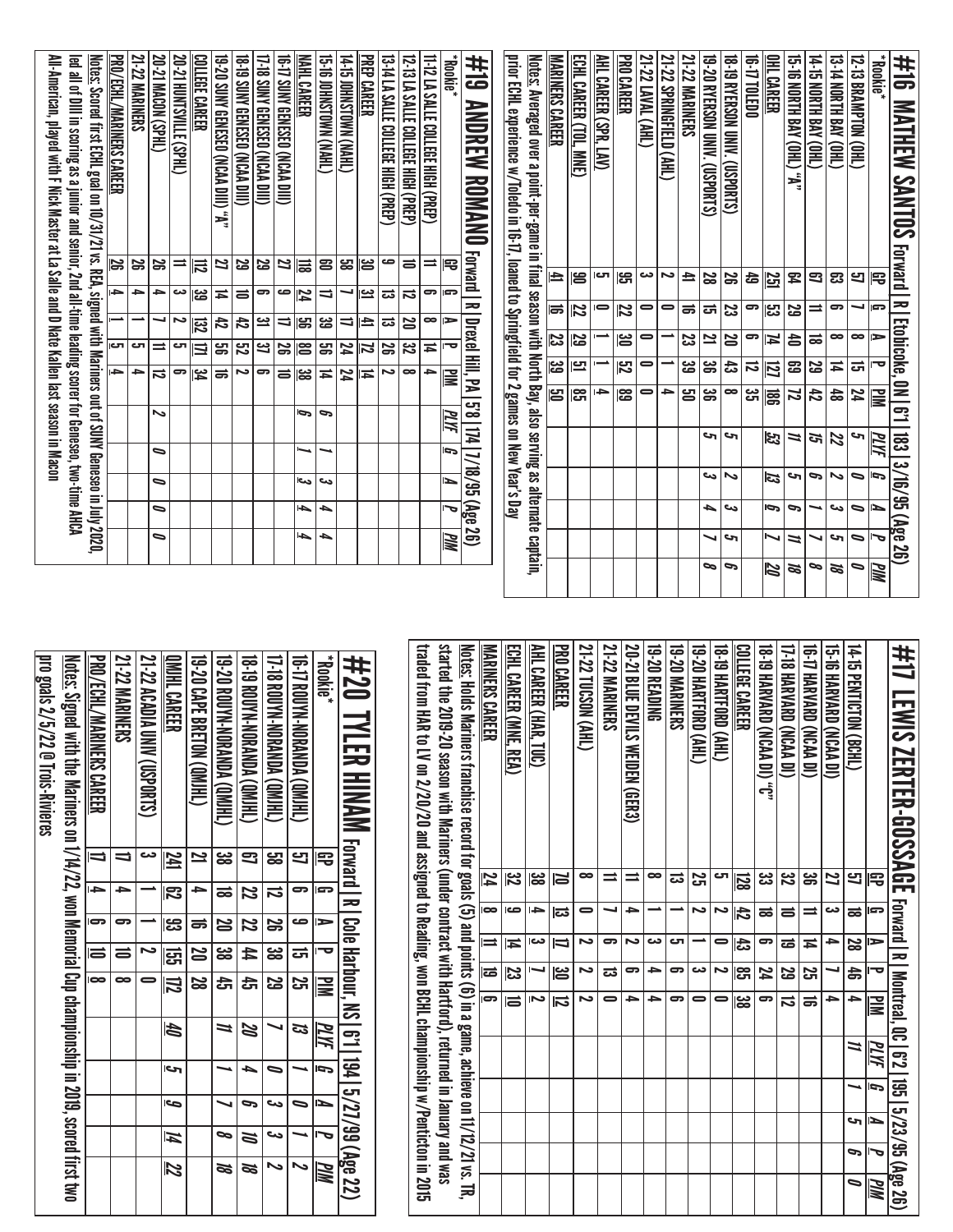| 9/30/21 (Mikael Robidoux), finished 2nd in the OJHL in scoring in 2017-18 | Motels: Actriced by the Mariners from KC on 12/1/21, completing a fittine considerations trade from | <b>MARINERS CAREER</b> | <b>PRO/ECHL CAREER (KC. MNE)</b> | <b>21-22 MARINERS</b> | 21-22 KANSAS CITY | USPORTS CAREER | 19-20 UNIV. ONT. INST. TECH (USPORTS) | 18-T9 UNIV. ONT. INST. TECH (USPORTS) | OIHL CAREER | J., (THIO) VAOBA (D) 11-11 | <b>16-THEO BOURG (OIHL)</b> | OHL CAREER          | TG TELPH (OHL) | <b>GIRD HORED HOLD</b> | <b>CHANNITON COHEC</b> | <b>CHO) 3TINGTIBE (CHF)</b> | 13-TA BELLEVILLE (OHL) | <b>Rookie</b> * | #25 JAKE BRICKNELL Forward I R I Post Perry, 0N I 611 216   7/15/97 (Age 24) |
|---------------------------------------------------------------------------|-----------------------------------------------------------------------------------------------------|------------------------|----------------------------------|-----------------------|-------------------|----------------|---------------------------------------|---------------------------------------|-------------|----------------------------|-----------------------------|---------------------|----------------|------------------------|------------------------|-----------------------------|------------------------|-----------------|------------------------------------------------------------------------------|
|                                                                           |                                                                                                     | 27                     | دے<br>ات                         | Z                     | ∞                 | 므              | S                                     | 28                                    | ၼ           | జ                          | ದ                           | <u>205</u>          | వ              | ട്ട                    | ಹ                      | <u>မာ</u>                   | لى<br>س                | 宅               |                                                                              |
|                                                                           |                                                                                                     | Z                      | دى                               | د                     |                   | <b>N</b>       | ನ                                     | ∞                                     | 영           | یئ                         | ᆯ                           | ಹ                   | ى              | ∞                      | دە                     |                             | N                      | G               |                                                                              |
|                                                                           |                                                                                                     | i din                  | Ģ                                | ᆋ                     | N                 | 82             | ದ                                     | ದ                                     | Z           | ጄ                          | $\bullet$                   | 23                  | ᆋ              | ᇹ                      |                        | ∍                           | ے                      | $\Rightarrow$   |                                                                              |
|                                                                           |                                                                                                     | ဓာ                     | ص                                | ణ                     | دە                | $\frac{4}{5}$  | Z                                     | $\overline{\mathbf{z}}$               | 三           | ෂ                          | ಹ                           | 占                   | صه             | ಹ                      | ≏                      | ى                           | 5                      | ᅮ               |                                                                              |
|                                                                           |                                                                                                     | ಜ                      | <mark>س</mark>                   | జ                     | ₹                 | Ľ              | یں<br>ڈن                              | 74                                    | 国           | <u>ន</u>                   | S                           | 252                 | å              | g                      | <u>ភ្ន</u>             | ಜ                           | ఐ                      | ≧               |                                                                              |
|                                                                           |                                                                                                     |                        |                                  |                       |                   | احى            |                                       | る                                     | 29          | ಕ                          | ದ                           | احى                 |                |                        |                        | حى                          |                        | ИΜ              |                                                                              |
|                                                                           |                                                                                                     |                        |                                  |                       |                   |                | ∍                                     |                                       | ಡ           | N                          | دى                          | b                   |                |                        |                        | ∍                           |                        | b.              |                                                                              |
|                                                                           |                                                                                                     |                        |                                  |                       |                   | へ              | ∾                                     | D                                     | 5           | и                          |                             | ⋼                   |                |                        |                        | ∍                           |                        | ∍               |                                                                              |
|                                                                           |                                                                                                     |                        |                                  |                       |                   | احد            | ゝ                                     |                                       | 32          | Z                          | ≋                           | $\bar{\phantom{a}}$ |                |                        |                        | ∍                           |                        |                 |                                                                              |
|                                                                           |                                                                                                     |                        |                                  |                       |                   | 4              | ┶                                     |                                       | 46          | 8                          | ಕ                           | احص                 |                |                        |                        | مه                          |                        | WM              |                                                                              |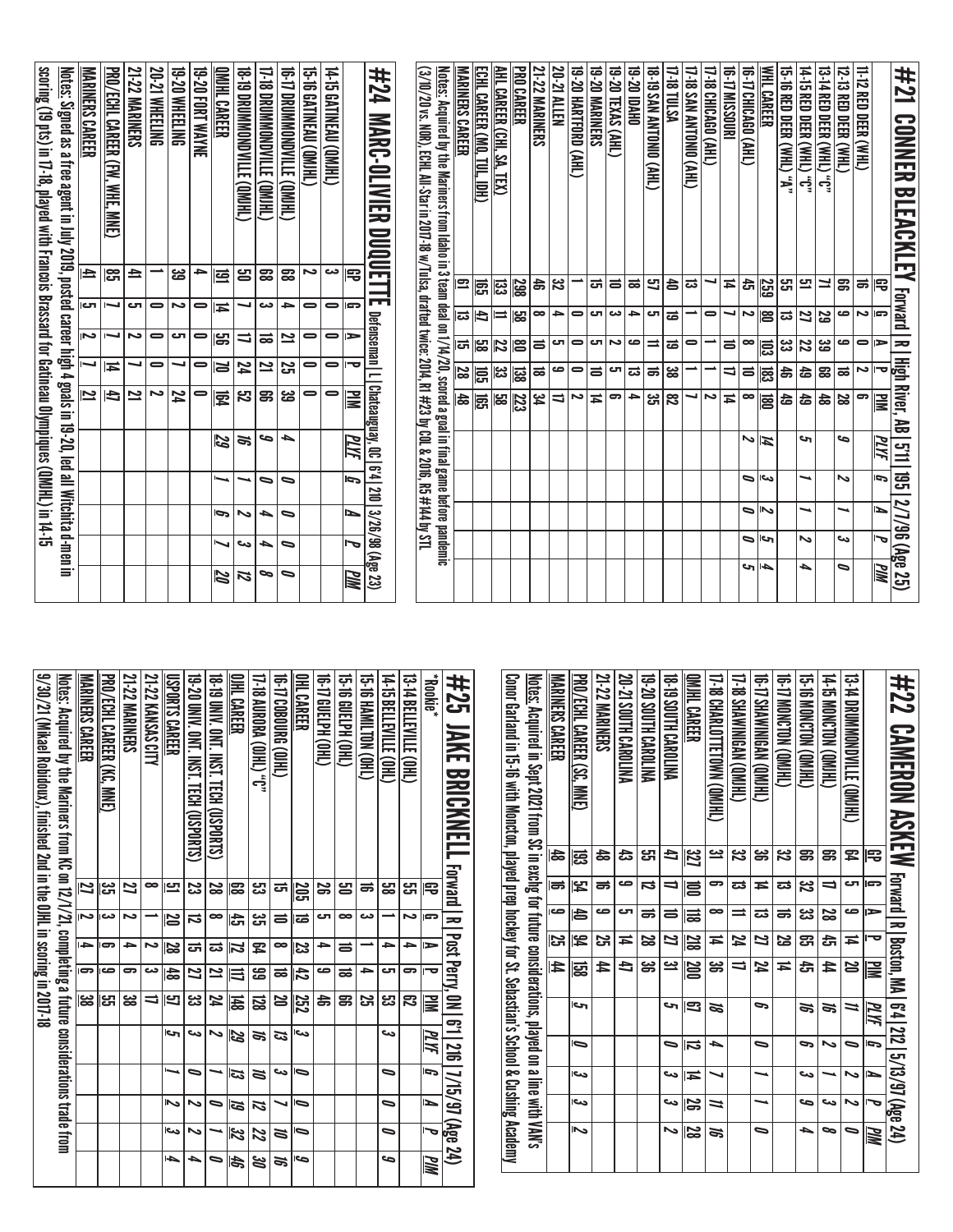| overall by Flyers, selected 2nd overall by Gatineau in 2014 QMJHL Draft<br><u>Notes:</u> Signed with Mariners in Aug. 21, entire pro career had been in Flyers org, drafted in 2016 R2 #36 | <b>MARINERS CAREER</b> | ECHL CAREER (REA, MNE)  | AHL CAREER (LHV, WBS) | <b>PRO CAREER</b> | 21-22 WILKES-BARRE/SCRANTON (AHL) | <b>21-22 MARINERS</b> | 20-21 LEHIGH VALLEY (AHL) | 19-20 READING (ECHL) | 19-20 LEHIGH VALLEY (AHL) | <b>18-19 LEHIGH VALLEY (AHL)</b> | 17-18 LEHIGH VALLEY (AHL) | <b>QMJHL CAREER</b> | <b>17-18 QUEBEC (QMJHL)</b> | 17-18 VICTORIAVILLE (QMJHL) | <b>16-17 VICTORIAVILLE (QMJHL)</b> | <b>15-16 VICTORIAVILLE (QMJHL)</b> | 14-15 VICTORIAVILLE (QMIHL) | <b>14-15 GATINEAU (QMJHL)</b> |                       | #29 PASCAL LABERGE<br>Forward | following (11.7K followers on IG, 24.1K subscribers on YouTube), did a podcast with Tralmaks at UMaine | season (Tralmaks, Robbins, Greenway), drafted in 2015 R7 #192 overall by FLA, has large social media | <u>Notes:</u> Signed with Mariners on 11/1/21, will become the 4th UMaine alum to suit up for the Mariners this | ECHL/MARINERS CAREER | AHL CAREER (SPR) | <b>PRO CAREER</b> | 21-22 SPRINGFIELD (AHL) | <b>21-22 MARINERS</b> | <b>COLLEGE CAREER</b> | <b>19-20 UNIVERSITY OF MAINE (NCAA DI)</b> | 18-T9 DIVERISTY OF MAINE (NCAA DI) | 17-18 DNIVERSITY OF MAINE (NCAA DI) | 16-17 DINERSILY OF MAINE (NCAA DI) | 15-16 BOSTON N: BRUINS 180 (COPHL) | 15-16 KIMBALL UNION ACADEMY (Prep) | 14-15 BOSTON IR. BRUINS 180 (USPHL) | 14-15 KIMBALL UNION ACADEMY (Pren) | 13-14 CAPE COD NNALERS 1900 (MHSL) | *Rookie    | #27<br><b>PATRICK SHEA</b>     |
|--------------------------------------------------------------------------------------------------------------------------------------------------------------------------------------------|------------------------|-------------------------|-----------------------|-------------------|-----------------------------------|-----------------------|---------------------------|----------------------|---------------------------|----------------------------------|---------------------------|---------------------|-----------------------------|-----------------------------|------------------------------------|------------------------------------|-----------------------------|-------------------------------|-----------------------|-------------------------------|--------------------------------------------------------------------------------------------------------|------------------------------------------------------------------------------------------------------|-----------------------------------------------------------------------------------------------------------------|----------------------|------------------|-------------------|-------------------------|-----------------------|-----------------------|--------------------------------------------|------------------------------------|-------------------------------------|------------------------------------|------------------------------------|------------------------------------|-------------------------------------|------------------------------------|------------------------------------|------------|--------------------------------|
|                                                                                                                                                                                            | 29                     | $\overline{\mathbf{2}}$ | ပ္ပြ                  | 闫                 |                                   | 28                    | $\overline{4}$            | 24                   | S                         | ᇘ                                | Ζ                         | 224                 | ین<br>دن                    | یے                          | $\ddot{a}$                         | g                                  | <u>یہ</u>                   | S                             | 雩                     | ᇹ                             |                                                                                                        |                                                                                                      |                                                                                                                 | ਨ੍ਹਿ                 | ᡨ                | 齿                 | →                       | ਨੇ                    | ឌូ                    | 29                                         | ္ဗာ                                | <u>မ</u>                            | ಜ                                  | $\equiv$                           | ಜ                                  | $\equiv$                            | జ                                  | ≕                                  | 宅          |                                |
|                                                                                                                                                                                            | 급                      | $\overline{\mathbf{z}}$ | 더                     | ္တြ               | $\bullet$                         | ភ                     | دى                        | 9                    | ┙                         | ГJ                               | 0                         | 3                   | $\equiv$                    | 9                           | $\vec{a}$                          | ಜ                                  | ခာ                          | $\rightarrow$                 | G                     |                               |                                                                                                        |                                                                                                      |                                                                                                                 | 5                    | 0                | ゠                 | $\bullet$               | 5                     | N                     | 5                                          | →                                  | ای                                  | ای                                 | 9                                  | S,                                 | ى                                   | ಹ                                  | 5                                  | Ģ          |                                |
|                                                                                                                                                                                            | ⋼                      | ပ္မ                     | ى                     | 28                | $\bullet$                         | ⇉                     |                           | 9                    | دى                        | -                                | 0                         | 冨                   | ಹ                           | Ħ                           | 20                                 | ෫                                  | ದ                           | ခာ                            | ►                     | <b>Chateauguay</b> ,          |                                                                                                        |                                                                                                      |                                                                                                                 | ه                    | د١               | $\equiv$          | د                       | ص                     | يو<br>ح               | →                                          | $\equiv$                           | ص                                   | $\equiv$                           | ڡ                                  | ෫                                  | ┙                                   | N                                  | $\bullet$                          | ►          |                                |
|                                                                                                                                                                                            | <u>ین</u>              | 44                      | N                     | 図                 | $\bullet$                         | 32                    | 4                         | $\vec{a}$            | 5                         | ౚ                                | 0                         | 図                   | 2                           | N                           | 22                                 | $\mathbf{z}$                       | 21                          | $\equiv$                      | ᠊ᢦ                    |                               |                                                                                                        |                                                                                                      |                                                                                                                 | ಹ                    | د۱               | <u>يا</u>         | ى                       | ಹ                     | 멍                     | ᇹ                                          | Ħ                                  | ≖                                   | ಹ                                  | ਯ                                  | ᆜ                                  | ನ                                   | జ                                  | Ħ                                  | −          |                                |
|                                                                                                                                                                                            | $\overline{z}$         | 29                      | မြိ                   | ပ္မွာ             | $\bullet$                         | 21                    | ى                         | ∞                    | Ħ                         | Ħ                                | 0                         | 園                   | ین<br>ما                    | 54                          | ین<br>آگ                           | 54                                 | 24                          | 4                             | $\mathbf{u}$          | $\Xi$<br><u>က္</u>            |                                                                                                        |                                                                                                      |                                                                                                                 | ದ<br>ಪ               | 0                | ౹చా               | 0                       | ᇘ                     | ၼ                     | ᇹ                                          | 47                                 | 59                                  | ನ                                  | ឌ                                  |                                    | 25                                  |                                    | ى                                  | ΜŃ         | Forward   Marshrield, MA   511 |
|                                                                                                                                                                                            |                        |                         |                       |                   |                                   |                       |                           |                      |                           |                                  |                           | 18                  |                             |                             | ▲                                  | 5                                  | N                           |                               | MИ                    | <b>881</b>                    |                                                                                                        |                                                                                                      |                                                                                                                 |                      |                  |                   |                         |                       |                       |                                            |                                    |                                     |                                    |                                    |                                    |                                     |                                    |                                    | <u>РІИ</u> | 194 3/25/97 (Age 24            |
|                                                                                                                                                                                            |                        |                         |                       |                   |                                   |                       |                           |                      |                           |                                  |                           | ↘                   | $\tilde{}$                  |                             | ∾                                  | ట                                  | $\bullet$                   |                               | G                     | 86/6/1                        |                                                                                                        |                                                                                                      |                                                                                                                 |                      |                  |                   |                         |                       |                       |                                            |                                    |                                     |                                    |                                    |                                    |                                     |                                    |                                    | J          |                                |
|                                                                                                                                                                                            |                        |                         |                       |                   |                                   |                       |                           |                      |                           |                                  |                           | c                   | ص                           |                             | ∍                                  | N                                  | $\bullet$                   |                               | $\blacktriangleright$ | (Age                          |                                                                                                        |                                                                                                      |                                                                                                                 |                      |                  |                   |                         |                       |                       |                                            |                                    |                                     |                                    |                                    |                                    |                                     |                                    |                                    | Þ          |                                |
|                                                                                                                                                                                            |                        |                         |                       |                   |                                   |                       |                           |                      |                           |                                  |                           | 12                  | ى                           |                             | ∾                                  | c                                  | ۹                           |                               | ত                     | 23)                           |                                                                                                        |                                                                                                      |                                                                                                                 |                      |                  |                   |                         |                       |                       |                                            |                                    |                                     |                                    |                                    |                                    |                                     |                                    |                                    | 宝          |                                |
|                                                                                                                                                                                            |                        |                         |                       |                   |                                   |                       |                           |                      |                           |                                  |                           | 24                  | ă                           |                             | ▲                                  | c                                  | ┶                           |                               | MМ                    |                               |                                                                                                        |                                                                                                      |                                                                                                                 |                      |                  |                   |                         |                       |                       |                                            |                                    |                                     |                                    |                                    |                                    |                                     |                                    |                                    | <u>РМ</u>  |                                |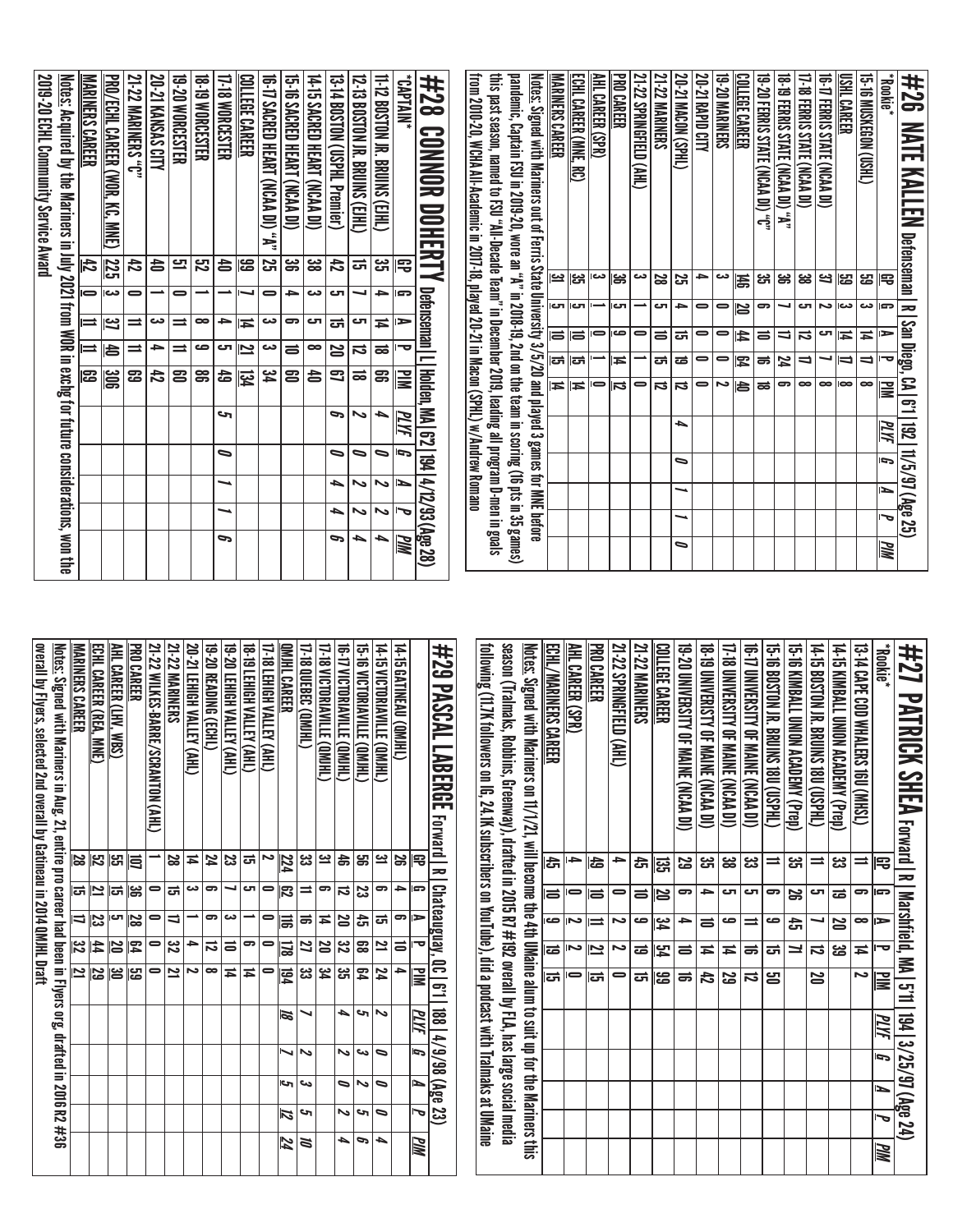| Cross Insurance Arena on 2/10/19, DNP in 2020-21, signed with the Mariners on Jan. 3, 2021 | <u>Notes:</u> Originally acquired by the Mariners from Wheeling in Feb. 2019, playing his final game as a Nailer at the | MANNERS CAREER          | PRO/ECHL CAREER (WHE. MNE) | <b>21-22 MARINERS</b> | <b>19-20 MARINERS</b> | <b>18-19 MARNERS</b> | <b>18-19 MHEELING</b> | <b>COLLEGE CAREER</b> | 17-18 UMASS (NCAA DI) | <b>16-TO DASS (NCAA DI)</b> | 15-16 BOSTON COLLEGE (NCAA DI) | 14-10 BOSTOM NY BAMINI COSPHIT Premier) – 49 | USHL CAREER | <b>13-14 DES MOINES (USHL)</b> | <b>12-13 DES MONES (USHL)</b> |                          | )OOH COOTIORIER pefenseman   L   Newhury, MA   6'2   195   3/3/95 (Age 26) |
|--------------------------------------------------------------------------------------------|-------------------------------------------------------------------------------------------------------------------------|-------------------------|----------------------------|-----------------------|-----------------------|----------------------|-----------------------|-----------------------|-----------------------|-----------------------------|--------------------------------|----------------------------------------------|-------------|--------------------------------|-------------------------------|--------------------------|----------------------------------------------------------------------------|
|                                                                                            |                                                                                                                         | 4                       | ಡ                          | دے                    | <u>یہ</u>             | ಹ                    | ین<br>ا               |                       | <u>မ</u>              | 0                           | یں<br>ڈن                       |                                              | 忠           | دە<br>ھ                        | ÷                             | 공                        |                                                                            |
|                                                                                            |                                                                                                                         | $\overline{\mathbf{c}}$ | ے                          |                       |                       | N                    |                       | ÷                     | N                     |                             | N                              | ಕ                                            | دے          | دت                             |                               | G                        |                                                                            |
|                                                                                            |                                                                                                                         | $\equiv$                |                            |                       |                       | ∞                    |                       | IJ                    | ಹ                     | 0                           | ÷                              | 22                                           | $\equiv$    | $\equiv$                       |                               | $\Rightarrow$            |                                                                            |
|                                                                                            |                                                                                                                         | ಹ                       | lch                        |                       | N                     | $\equiv$             | Z                     | $\mathbf{z}$          | ಹ                     | 0                           | 5                              | జ                                            | Ħ           | ಪ                              |                               | $\overline{\phantom{a}}$ |                                                                            |
|                                                                                            |                                                                                                                         | $\overline{\bf 1}$      | 92                         |                       | 5                     | ∞                    | ನ                     | gg                    | 32                    | 0                           | 74                             | ఴ                                            | Ξ           | <mark>ය</mark>                 | ∞                             | ≣                        |                                                                            |
|                                                                                            |                                                                                                                         |                         |                            |                       |                       |                      |                       |                       |                       |                             |                                | دے                                           |             |                                |                               | MM                       |                                                                            |
|                                                                                            |                                                                                                                         |                         |                            |                       |                       |                      |                       |                       |                       |                             |                                | $\bullet$                                    |             |                                |                               |                          |                                                                            |
|                                                                                            |                                                                                                                         |                         |                            |                       |                       |                      |                       |                       |                       |                             |                                | $\overline{\phantom{0}}$                     |             |                                |                               | N                        |                                                                            |
|                                                                                            |                                                                                                                         |                         |                            |                       |                       |                      |                       |                       |                       |                             |                                | $\bullet$                                    |             |                                |                               |                          |                                                                            |
|                                                                                            |                                                                                                                         |                         |                            |                       |                       |                      |                       |                       |                       |                             |                                | ゝ                                            |             |                                |                               | PIN                      |                                                                            |